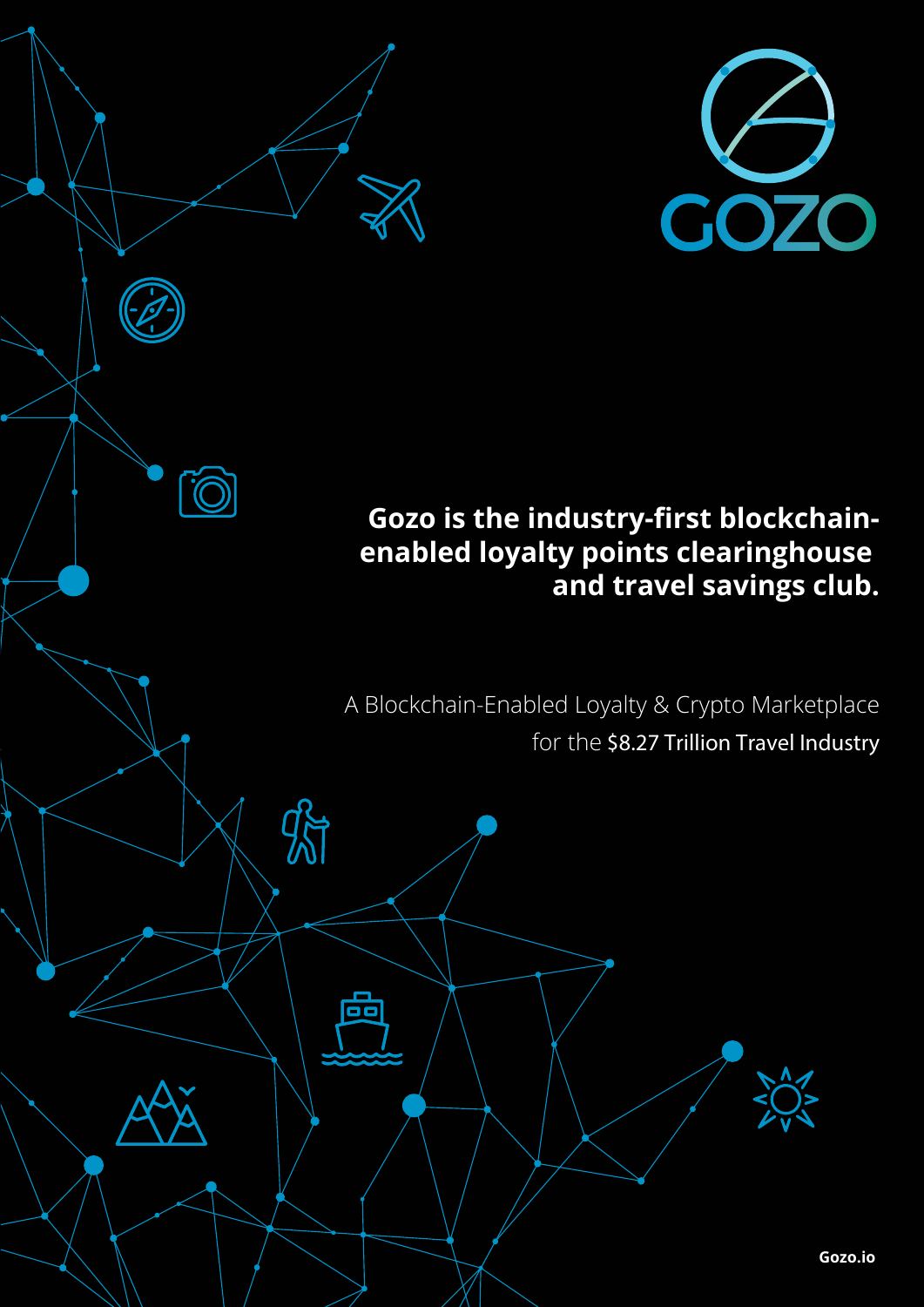## **1. Executive Summary**

#### **1.1** What is Gozo?

Gozo is the industry-first blockchain-enabled loyalty points clearinghouse and travel savings club.

The primary value added benefit of the Gozo wallet and platform is the ability to aggregate, track, store, exchange, send, combine, and transact with a variety of loyalty reward points and crypto tokens. Gozo in essence will tokenize consumers disparate loyalty reward programs and unlock previously unrealized value for the consumer. Our system will allow Gozo Wallet holders to manage their loyalty reward programs from various major travel firms and give holders a singular marketplace to convert their reward points to GOZO tokens. By transacting with several tokens besides the GOZO token, the Gozo platform and wallet will function as a clearinghouse between travel and loyalty rewards, direct travel purchases and crypto tokens. This feature delivers the ability to convert a large selection of cryptocurrency directly into travel, as well as provide an easy crypto adoption pathway, with tangible benefits, for non-crypto holders into the crypto world.

Gozo has already established a unique partnership with one of the largest global travel industry aggregators enabling the Gozo platform to provide significant discounts to members on travel products and services and premium level member benefits through the Gozo PLUS travel club membership.

Ultimately, Gozo plans to be the platform of choice for travel related loyalty reward programs. Loyalty point partner programs will reap benefits from Gozo's tokenized loyalty reward platform. Partners can customize the Gozo platform to fit their loyalty reward plan for their customers, providing partners with a secure, transparent and frictionless customer experience.

Gozo is launching an ICO in Q4 of 2018 to raise the funds necessary to properly execute the development and marketing of the Gozo Wallet and Platform.

#### **1.2** Market Size and Potential

Both the loyalty reward and the travel industries are massive.

The first travel loyalty reward program was launched by American Airlines in 1981. The number of loyalty reward programs has skyrocketed to the point that every major travel business has a program or is associated with one. 66% of Americans collect reward points. Over 25% of frequent flyer rewards expire without being used. Globally, \$360 billion worth of loyalty reward points go unredeemed each year, equal to 48 trillion points (source: Global Loyalty insights). In 2016, US consumers alone held 3.8 billion loyalty reward memberships, a 15% increase over 2014's 3.3 billion. Canada saw a 33% increase in loyalty program memberships during the same period (source: COLLOQUY Loyalty Census). This waste of value translates into a multi-billion-dollar opportunity that Gozo will help convert into value for Gozo Wallet holders.

As touted by large consulting firms, the future of loyalty reward programs will use blockchain technology. Blockchain powered loyalty points with built-in smart contract features, or as Gozo calls it - smart points, is the next logical evolution in loyalty reward program platforms. Smart points will simplify program management, with transferability to friends and family, acquisition and redemption through partner interoperability programs, and much more.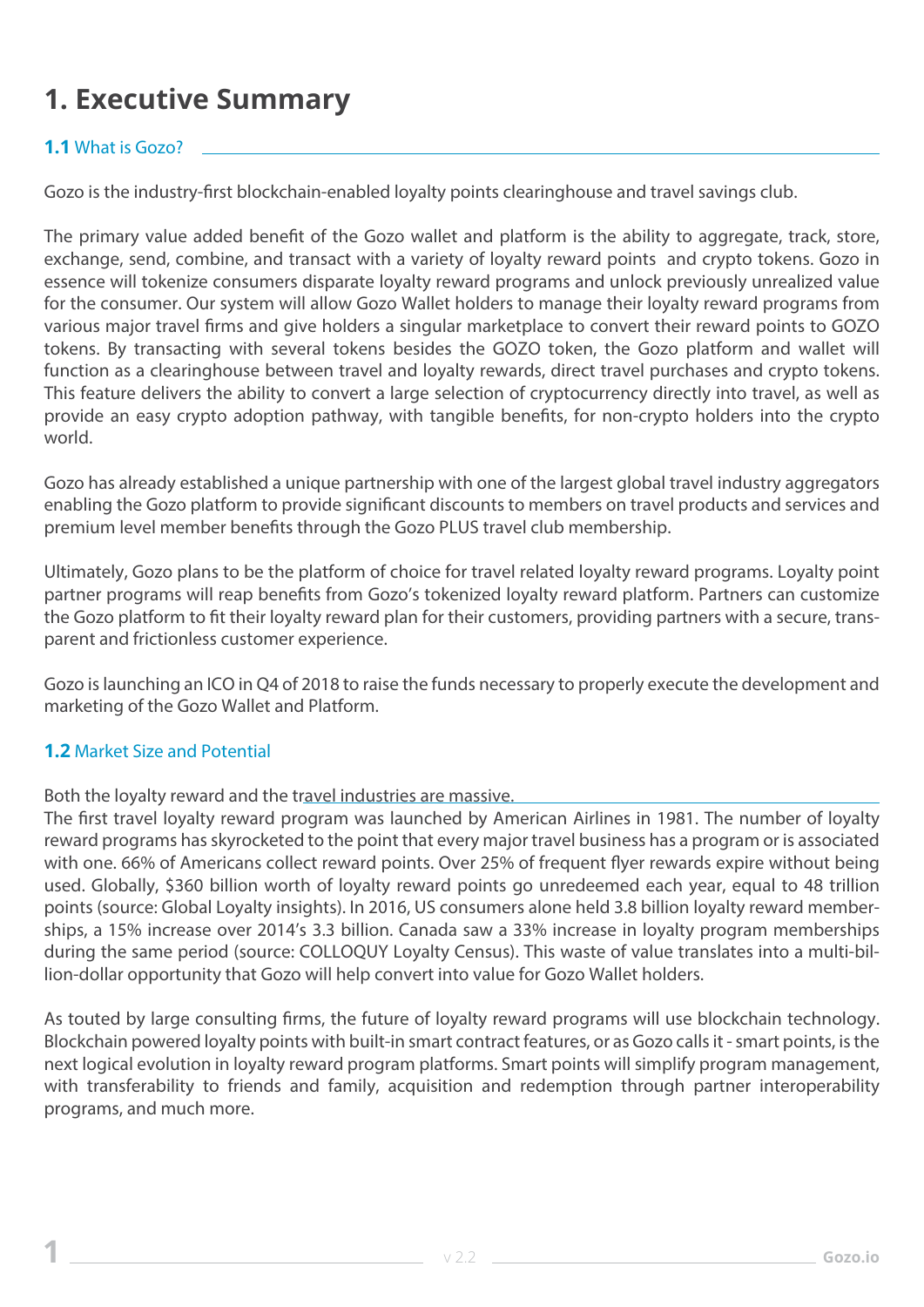Gozo will have first mover advantage with the support of tokenized loyalty reward atomic swaps, as a new crop of loyalty point programs on the blockchain begin to emerge in the coming years.

Travel is an \$8.27 trillion industry with total direct travel sales of \$2.57 trillion and direct online sales of \$630 billion, recorded in 2017. This leaves a gap of \$1.94 trillion of direct sales taking place offline. Gozo aims to offer offline and off-chain users a tokenized gateway to buy their travel products and services online with loyalty reward points through the Gozo PLUS travel savings club, capturing part of the \$1.94 trillion in offline sales and part of the \$630 billion of traditional online sales.

### **1.3** Gozo Token, Wallet, and Platform Features

### **1. GOZO is a multirole utility token which:**

- i. Enables exchange and liquification of loyalty reward points from various providers
- ii. Enables membership on the GOZO PLUS travel club
- iii. Grants access to wholesale priced travel products and services
- iv. Acts as a universal loyalty reward token for use on the GOZO platform

#### **2. The Gozo Platform acts as a wallet, a loyalty reward points clearinghouse, and a travel club:**

 **.** Users can hold, send, and receive the GOZO token, and 100+ of the most popular crypto tokens

- **.** Track, manage and exchange both off-chain and on-chain loyalty reward points from multiple loyalty reward programs
- **.** Cryptocurrency and Loyalty reward points can be exchanged for GOZO tokens or other loyalty reward points, seamlessly in the wallet, or for other crypto tokens through an integrated exchange.
- **.** Gozo Wallet holders can join the Gozo PLUS travel club for a monthly or annual fee in GOZO tokens, or equivalent in fiat.
- **.** Gozo PLUS members earn additional GOZO tokens for all their travel purchases on the Gozo PLUS booking engine.
- **.** Club Features:
- a. Travel savings that range from a low of 5% up to 30% or even higher for special deals.
- b. High value travel benefits including premium airport lounge access, travel insurance, medi-jet evacuation, a best price promise, and much more, all included as part of the travel club membership.

### **1.4** Benefits to the Consumer

## **Loyalty Points Management and Liquification**

- Consolidate all your loyalty reward points into a single wallet.
- Fluid and easy tracking, using, and exchanging of loyalty reward points with Gozo's universal token built on blockchain technology.

## **Tokenized Travel Savings**

- Gozo PLUS members get wholesale priced rates that are unavailable in the general market for all their favorite travel destinations. Their first trip will likely save them more than the annual membership fee.
- Our business model is to return to our members the usual profit margin that most travel agencies keep, making Gozo the low cost, high value provider of exciting travel opportunities for business or pleasure.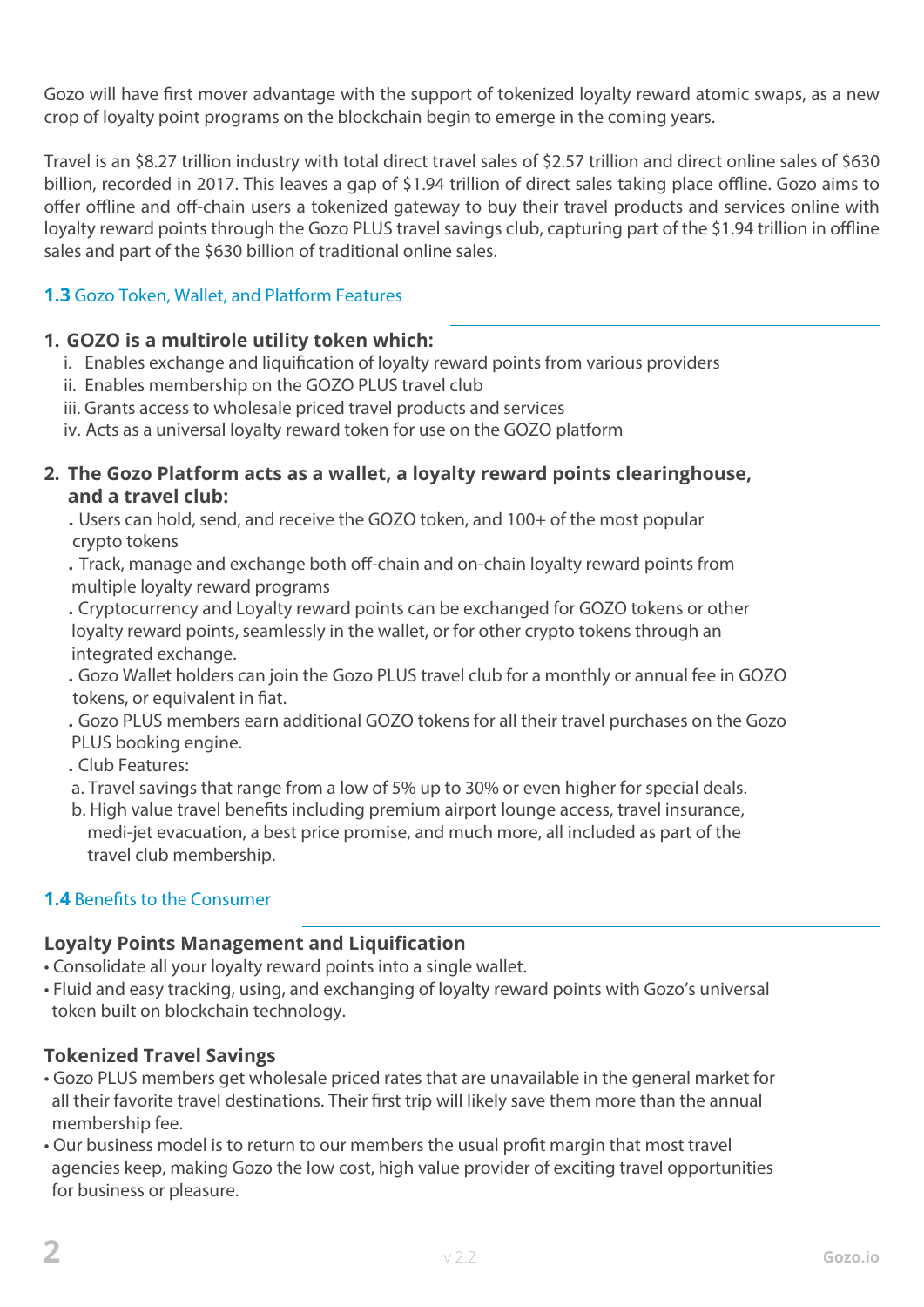#### **1.5** Gozo Team Co-Creators

**Dr. Roy Labban** is an AI and blockchain focused computer scientist with proven leadership experience in developing complex projects from concept through market introduction. Roy has built a career of developing enterprise optimization software solutions using computer simulation and artificial intelligence, implemented on multi-billion-dollar projects globally. Roy is an invited speaker at advanced technology conferences in North America, Europe, and the Middle East. Roy's passion for software goes back to when he developed his first AI project at the age of 14 and continues to this day. Over the last 25 years, Roy has taken over 300 international trips, both for work and with his family.

Serial Entrepreneur, **Ziad Sawyer Nassar** has worked with over a hundred startups and Fortune 1000 brands since 1995. He has built several (loyalty reward) platforms and apps that have reached hundreds of thousands of registrations per month. An advocate of performance based marketing, Ziad has served over 20 billion ads and generated millions of leads, recruited and managed over 15MM+ social media fans over his 20+ year career. Invited judge in 2017, for the MIT Enterprise Forum, promoting entrepreneurship and innovation, Ziad is currently on a committee of a \$30MM SME Fund.

## **2. Competitive Advantages**

## **2.1** Negligible ICO Competition

There is essentially no direct competition for Gozo's unique combination of a wallet and bi-directional conversion of loyalty reward travel points and member benefits.

Substantiating this low competition claim, and although travel is a massive industry, less than 0.6% of ICOs in 2017 and 2018 were travel related.

The main travel related blockchain projects / ICOs include:

- Travala (Concierge)
- WindingTree
- TravelChain
- Smart Trip Platform
- TravelBlock
- TravelerToken
- Alloy
- TripBit
- TravelCoin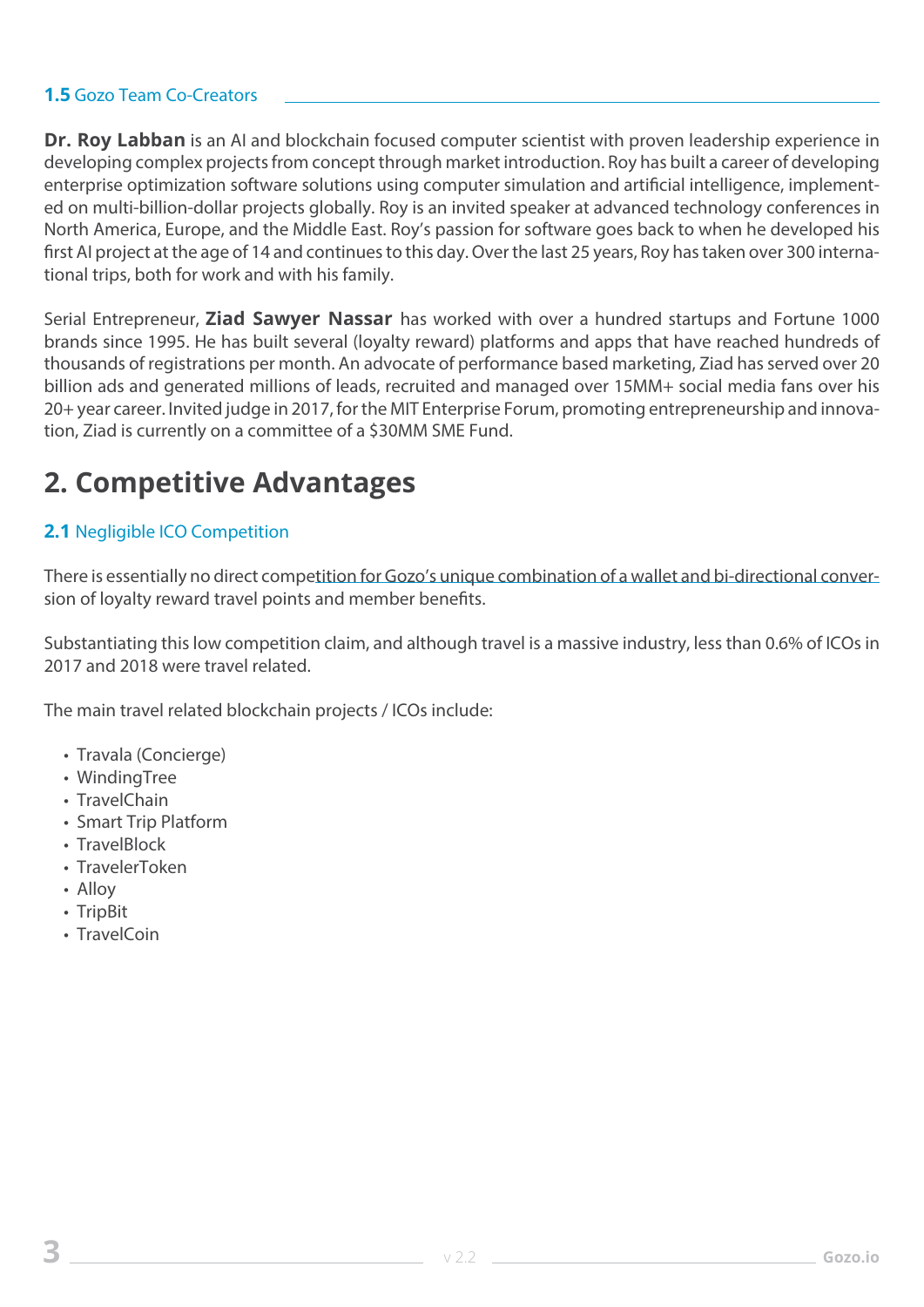Travala (Concierge), TravelChain, TravelBlock, and WindingTree are decentralized travel booking engines. They are all targeting the travel backend, distributing inventory without the intermediaries (Global Distribution Systems), trying to replace traditional marketplace players like Sabre, Amadeus, Expedia and Booking.

Smart Trip Platform is also a booking engine with an element of communal ecosystem, similar to Airbnb/Uber and Tripadvisor.

TravelerToken is similar to the above, but will include a loyalty reward mechanism and rating system in their blockchain booking engine. TraverlerToken does not have a clearinghouse for loyalty rewards. They do however propose to include a debit card. Something planned for Gozo in 2019.

There was an attempt by Alloy and Global Rewards Network to allow the users of partnered brands and publishers to link, combine and convert all their reward points to a local fiat equivalent (\$/¥/€) which, in turn, may be redeemed against listed products and services from other partnering brands in a closed ecommerce store.

TravelCoin is a community built, not for profit organization focused mainly on travel bookings as well. They launched their ICO in 2017 and appears to be running a perpetual ICO based on tranches. They have included the points to token conversion in their roadmap for 2018. They also included a wallet to have been launched in December 2017. Thus far, as of July 2018, it appears no wallet is available for download.

#### **2.2** Unique Focus and Feature Set

The above ICOs in the travel space have a heavy reliance on the supply side for adoption. Gozo will primarily focus on the demand side, consumer-end, providing immediate tangible value, with the universal blockchain Gozo wallet, affiliate crypto token rebates, built-in loyalty reward clearinghouse and PLUS member benefits access.

Only Gozo focuses on unifying the disparate travel loyalty rewards programs where hundreds of billions of dollars in unrealized value reside. By making all travel loyalty rewards trackable, tradable and potentially convertible into other crypto or fiat currencies, Gozo positions itself as the first mover and sole provider in this multi-trillion-dollar space.

#### **2.3** Massive Market Space for Multiple Competitors

The travel and loyalty reward industry is so large, with hundreds of billions of dollars of value being booked, earned, transferred, used, lost, and often unrealized. Between online booking (\$630 billion 2017), and loyalty reward points issued (\$117 billion annually), and unused (\$360 billion), Gozo is directly positioned to capitalize on a \$1.1 trillion dollar and growing market. A small fraction of travelers working with Gozo could result in yearly turnover in the hundreds of millions of dollars.

Considering the above blockchain projects in the travel space, the Gozo Team, including co-creators, expert advisors, and travel partners, strongly believe their blockchain offering to be extremely marketable, with an opportunity for rapid adoption as first to market, both, organically, and through paid marketing, in this massively growing global travel and loyalty reward domain.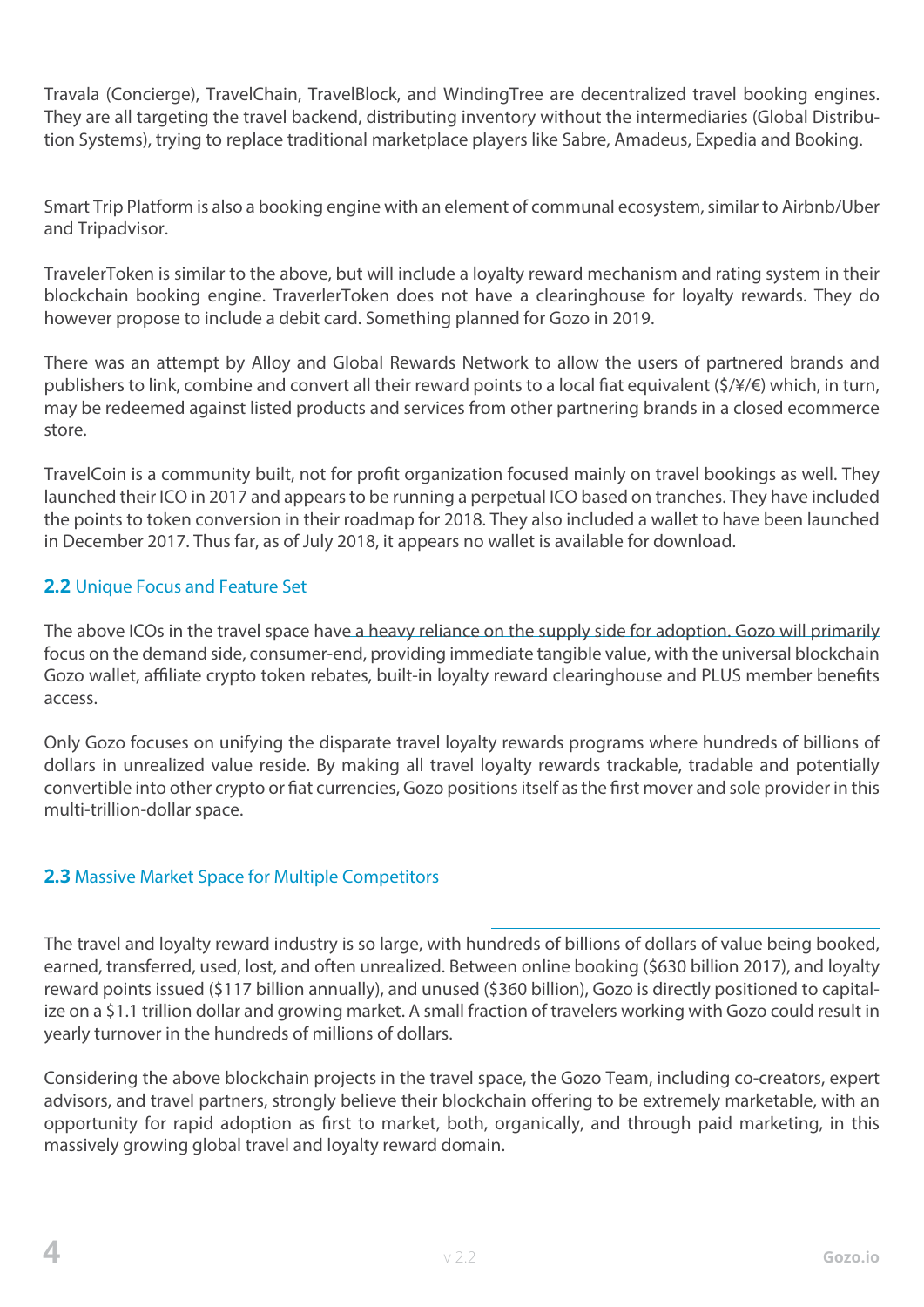# **3. Travel Market Opportunities**

### **3.1** Why Travel?

The global travel market is massive and growing rapidly. Increasing percentages of the world's population, especially in the developing world, are traveling. The middle class is growing and aspiring to enjoy the bene fits of traveling the world. Even the youngest potential travel generation commands a large percentage of travel bookings with travelers ages 15 to 29 accounting for an estimated 23% of international travelers in 2015 (source: WYSE, 2016). 78% of millennials would rather spend their money on desirable experiences, such as travel, over buying material things (source: Harris/Eventbrite).

#### **3.2** Global Travel Market Size

The total travel market is about \$8.27 trillion including direct, indirect, and induced. Direct travel for digital and offline sales is roughly \$2.57 trillion annually. With an 8% growth rate, exceeding the general GDP growth rate, travel is a long term, high growth industry. Confirming this level of growth, the IATA (International Air Transport Agency) forecasts passenger demand to double over 20 years.



*"Source: World Travel and Tourism Council: Travel & Tourism Economic Impact 2018 - March 2018. All rights reserved."* **Direct Contribution Total Contribution**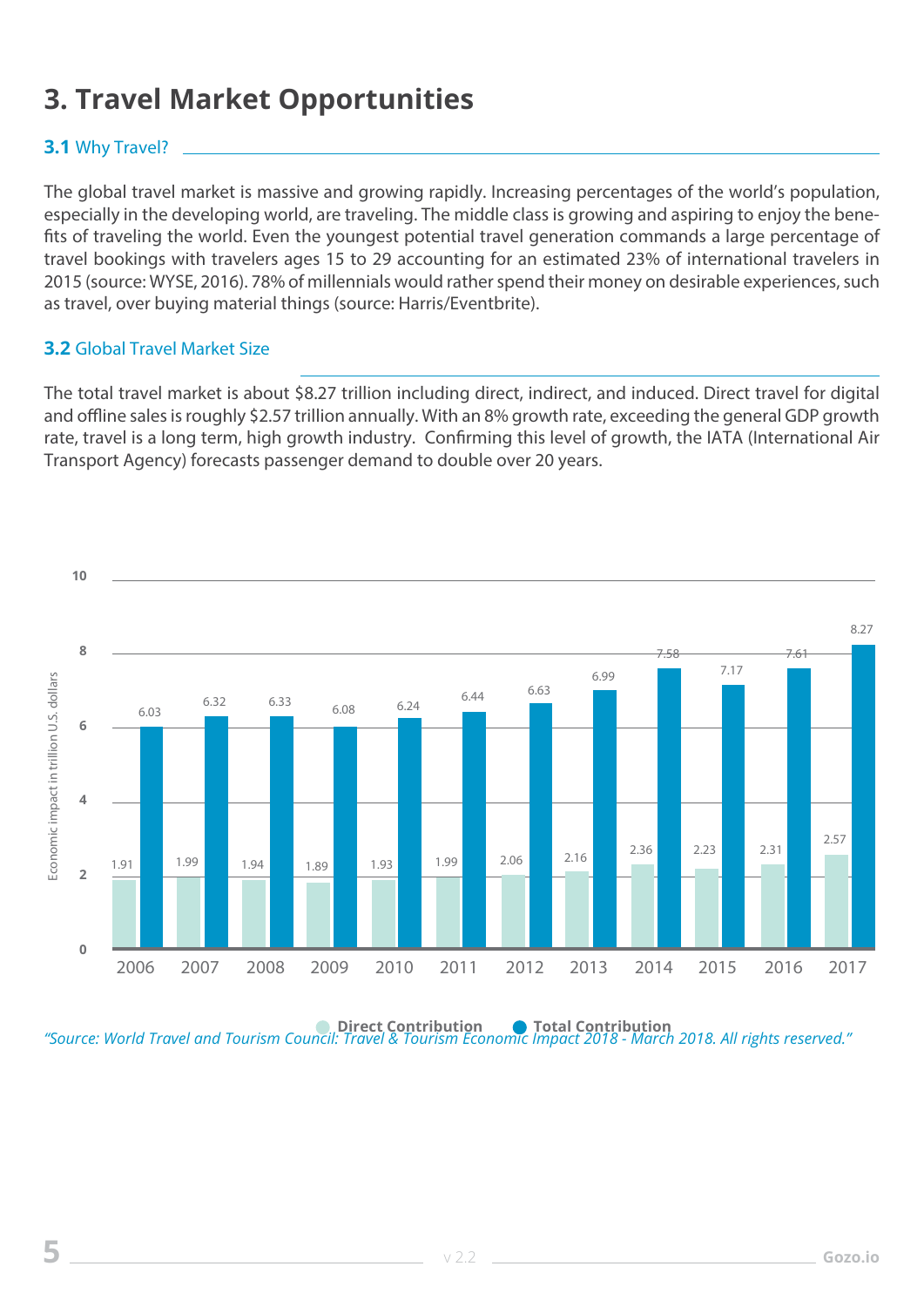#### The travel industry ranks 4th globally by share of total economy GDP (10.2% of global GDP in 2016) right after Retail, Financial Services, and Construction.

## **\$18.1tn 25% \$14.5tn 20% \$10.3tn 15% \$7.6tn 10% \$6.5tn \$6.1tn \$5.8tn \$5tn \$4.8tn 5% 0%**  $\gamma$  $\lceil \Theta \rceil$ **Direct Conditional Direct & Induced**

**GLOBAL GDP IMPACT BY SECTOR**

Share of total economy GDP

**30%**

*"Source: World Travel & Tourism Council: Travel & Tourism Benchmarking Reports 2017 - March 2017. All rights reserved."*

### **3.3** Global Digital Travel Growth

In 2017, online bookings still only represented \$630 billion out of the \$2.3 trillion total direct value. This means that roughly 73% of total bookings - in value - occur using the legacy travel agency model or offline. The trend, though, for direct digital travel sales is to increase significantly over the next few years. From \$565 billion in 2016 to a forecasted \$817 billion in 2020, the global digital travel sales compounded annual growth rate is approximately 10%.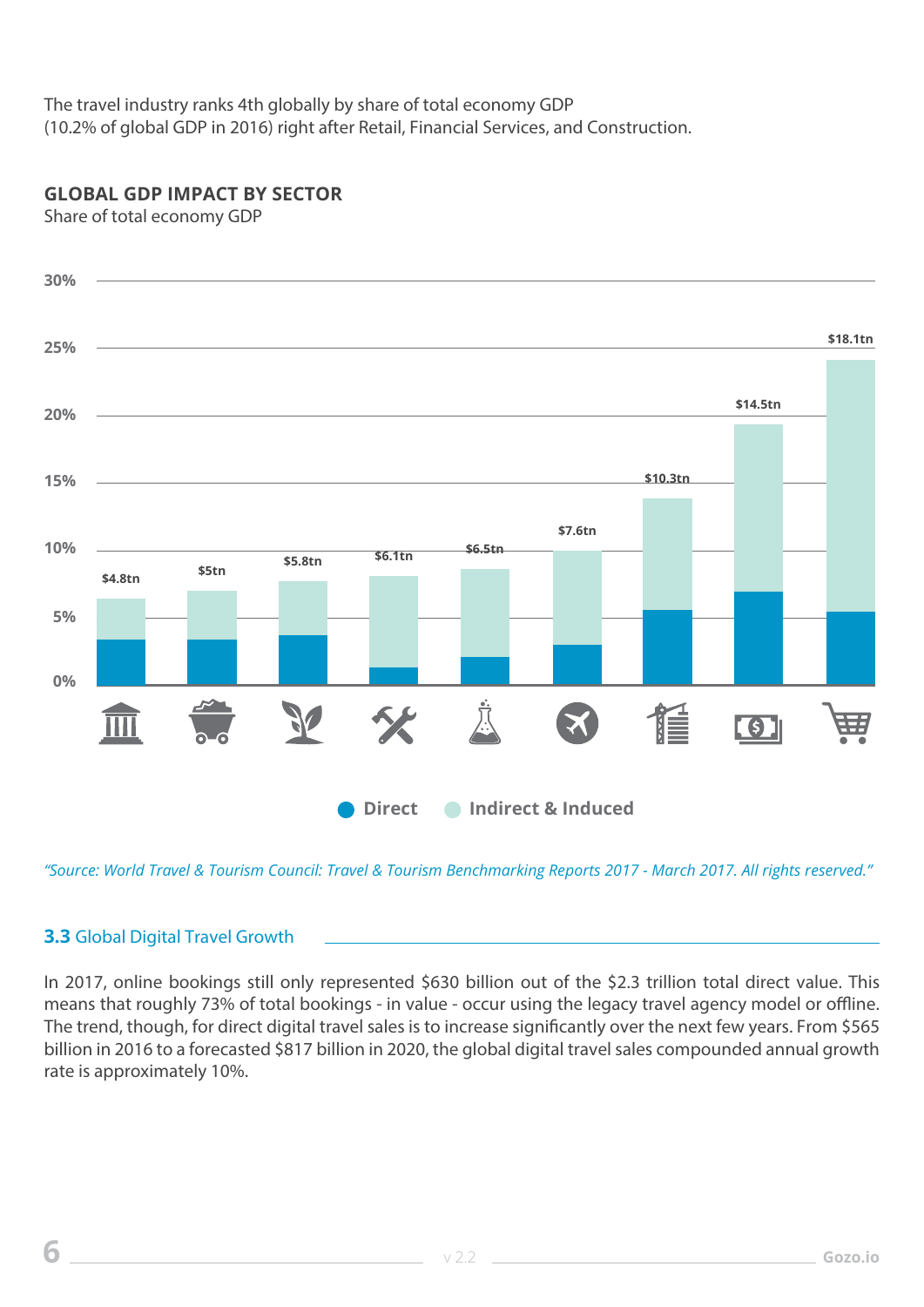

## **Digital travel sales worldwide from 2014 to 2020 (in billion U.S. dollars)**

*"Source: https://www.tnooz.com/article/digital-travel-sales-to-break-through-800-billion-by-2020/"*

Travelers are typically value shoppers, always looking for better deals and benefits via comparison shopping. Online travel booking provides an easier form of comparison shopping vs. legacy travel agencies. This obvious online advantage is pushing more travelers to rely on the Internet more than legacy travel services.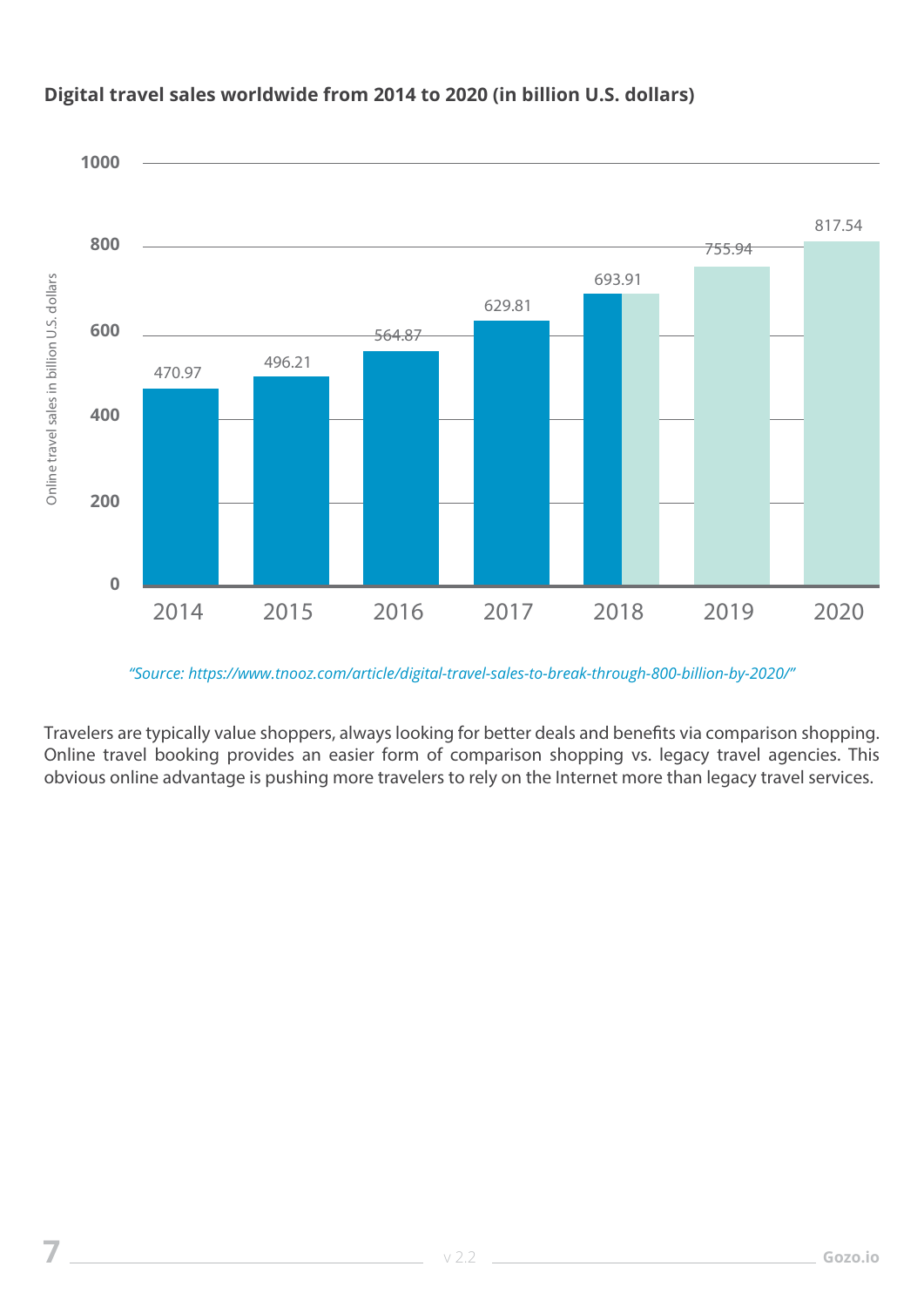## **4. Loyalty Reward Programs**

### **4.1** Fragmented Programs

One consumer facing aspect of the fragmented travel industry is the large and growing number of travel loyalty reward/miles programs. There are at least 63 major travel loyalty reward programs for major airlines, hotel chains, rental car agencies and tour operators, with thousands more representing independents.

Some of the well-known loyalty programs allow members to apply points across several categories of travel needs like airline tickets, hotel rooms, or rental cars. Some major airline alliance programs include tens of international airlines where travelers can earn and apply travel loyalty reward points for airline tickets. Although appealing, this does not help travelers with booking hotels at lower rates, upgrading cars, or realizing other loyalty perks, leaving unrealized value for consumers. This is where Gozo shines.

#### **4.2** Status of Loyalty Reward Programs: Problem and Opportunity

American Airlines offered the first loyalty reward program in 1981. The number of loyalty rewards programs has skyrocketed to the point that every major travel business has a program or is associated with one. Broadening the perspective to all loyalty reward programs, beyond travel, American households subscribe to an average of 29 loyalty programs spread among travel, retail, financial, and other sectors.

Per Colloquy's census study, in 2016, US consumers alone held 3.8 billion loyalty reward memberships, a 15% increase over 2014. Canada saw a 33% increase in membership during the same period. This high participation rate in loyalty reward programs shows that the market values the benefits already.

Part of the challenge with having multiple travel loyalty reward programs is that many consumers cannot keep track of who they have rewards with, how many points they have, and when they expire. This naturally results in a shocking waste of value.

Globally, \$360 billion worth of loyalty reward points go unredeemed each year, equal to 48 trillion points (source: Global Loyalty insights).

This ongoing growth in loyalty reward programs memberships, compounded with lost redemption, translates into a multi-billion-dollar opportunity for Gozo, using blockchain to help convert the full potential of loyalty programs into real value for Gozo Wallet holders.

Gozo will take the already popular loyalty reward program model and make it more manageable and worthwhile for consumers. By enabling travel loyalty rewards to cross pollinate through the Gozo platform into GOZO tokens, travelers can support their journeys as they choose by getting discounts and rebates for all their travel needs. Consumers will use the Gozo platform to monitor, track, combine, exchange, and apply their loyalty reward points with ease in any form they choose, including exchanging them through tokens into fiat. Through the GOZO token exchange model, the once fragmented travel loyalty rewards industry unifies to the consumers' benefit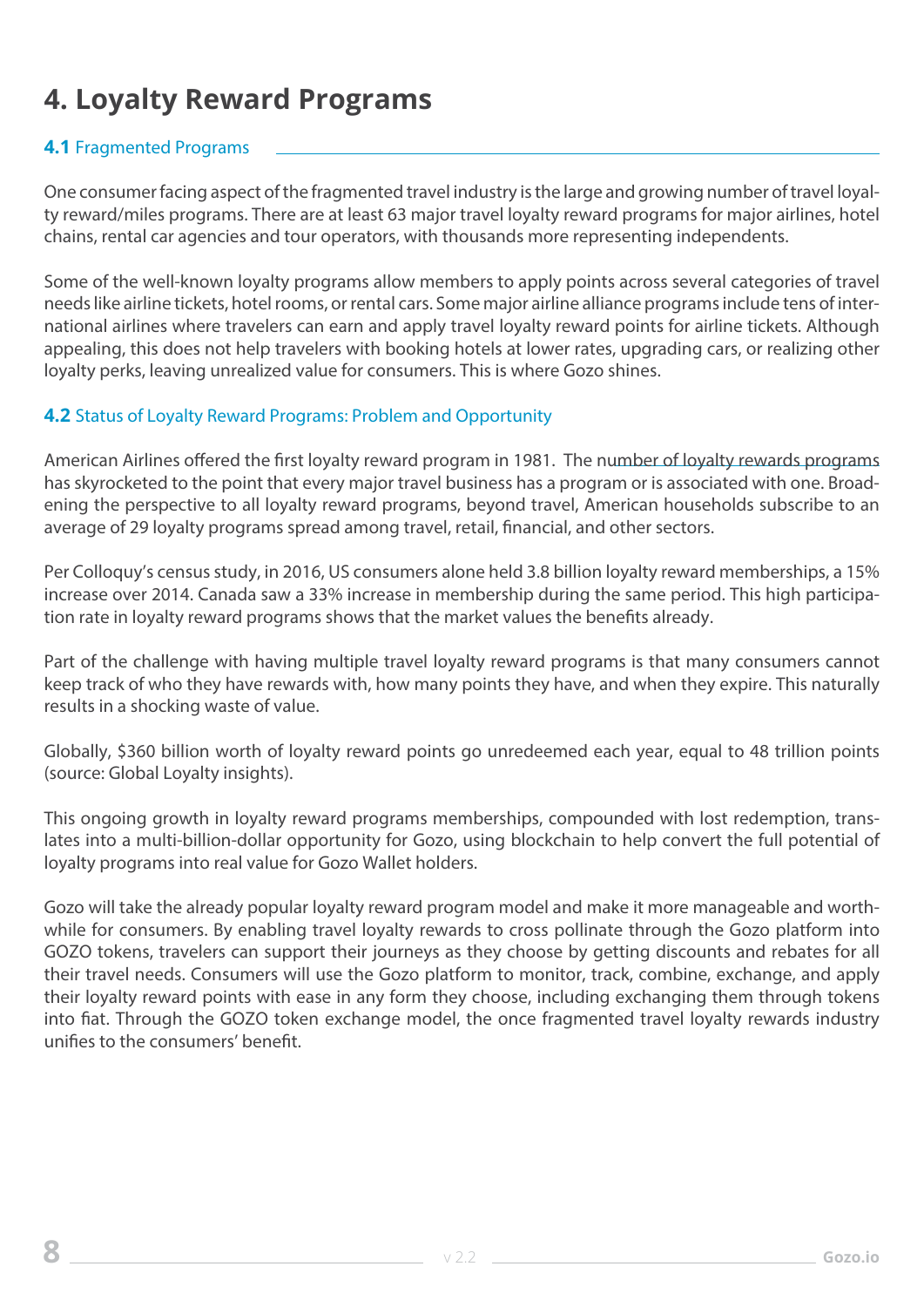## **5. Gozo: Blockchain Enabled Platform**

### **5.1** The Gozo Platform Solution

Gozo will offer a unified wallet, loyalty reward points clearinghouse, and subscription-based travel marketplace integrating blockchain and off-chain technologies to serve the growing travel industry, the fragmented and disenfranchised loyalty reward point holders, and to convert more of the traditional travel buyers into the digital travel space.

All of the stakeholders that interact with the Gozo platform benefit from the interoperability it offers between travel loyalty reward points, the major cryptocurrencies, the GOZO token, and the Gozo PLUS membership discount travel portal. Travelers get enhanced choices in applying loyalty rewards, and also gain more returns in the form of discounts on travel product purchases, and rewards in the form of GOZO tokens, by booking through the Gozo PLUS membership discount travel portal. These rewards will create a virtuous discount loop where the more a Gozo member travels, the more discounts they can earn.

Developing the level of interoperability required to accomplish these exchanges is the primary focus and value add for the Gozo platform.

#### **5.2** Gozo Wallet as Industry First Loyalty Reward Points Aggregator and Clearinghouse

Unlike standard crypto wallets, the Gozo Wallet and platform will have the capability of tracking off-blockchain loyalty reward programs along with on-blockchain tokens like GOZO, ETH, BTC, LTC, XLM, and 100+ other cryptocurrencies and tokens.

#### **5.2.1** Loyalty Reward Points Aggregator

The Gozo Wallet will feature the ability to aggregate loyalty reward points from several leading rewards programs initially. As Gozo builds market presence, we will add the major loyalty rewards programs for international airlines, hotel chains, car rental companies, tour operators, cruise lines, and similar key channel partners.

Not all features will be available for all loyalty reward points programs or tokens, however, the ability to track and apply these diverse travel accounting metrics will deliver a one-of-a-kind benefit to Gozo token holders and club members.

#### **5.2.2** Loyalty Reward Points Clearinghouse

By transacting with several tokens besides the GOZO token, the Gozo Wallet and platform will function as a clearinghouse between loyalty reward points, crypto tokens, and direct travel purchases. This feature delivers the ability to (i) convert a large selection of loyalty reward points into crypto tokens, and (ii) convert a large selection of cryptocurrency directly into travel, something that has been largely unavailable without first converting cryptocurrency into fiat.

All of these transactions can be managed through the Gozo Wallet and platform, making loyalty reward points tracking and liquefaction available in an effortless and transparent manner for the first time in the fragmented travel industry.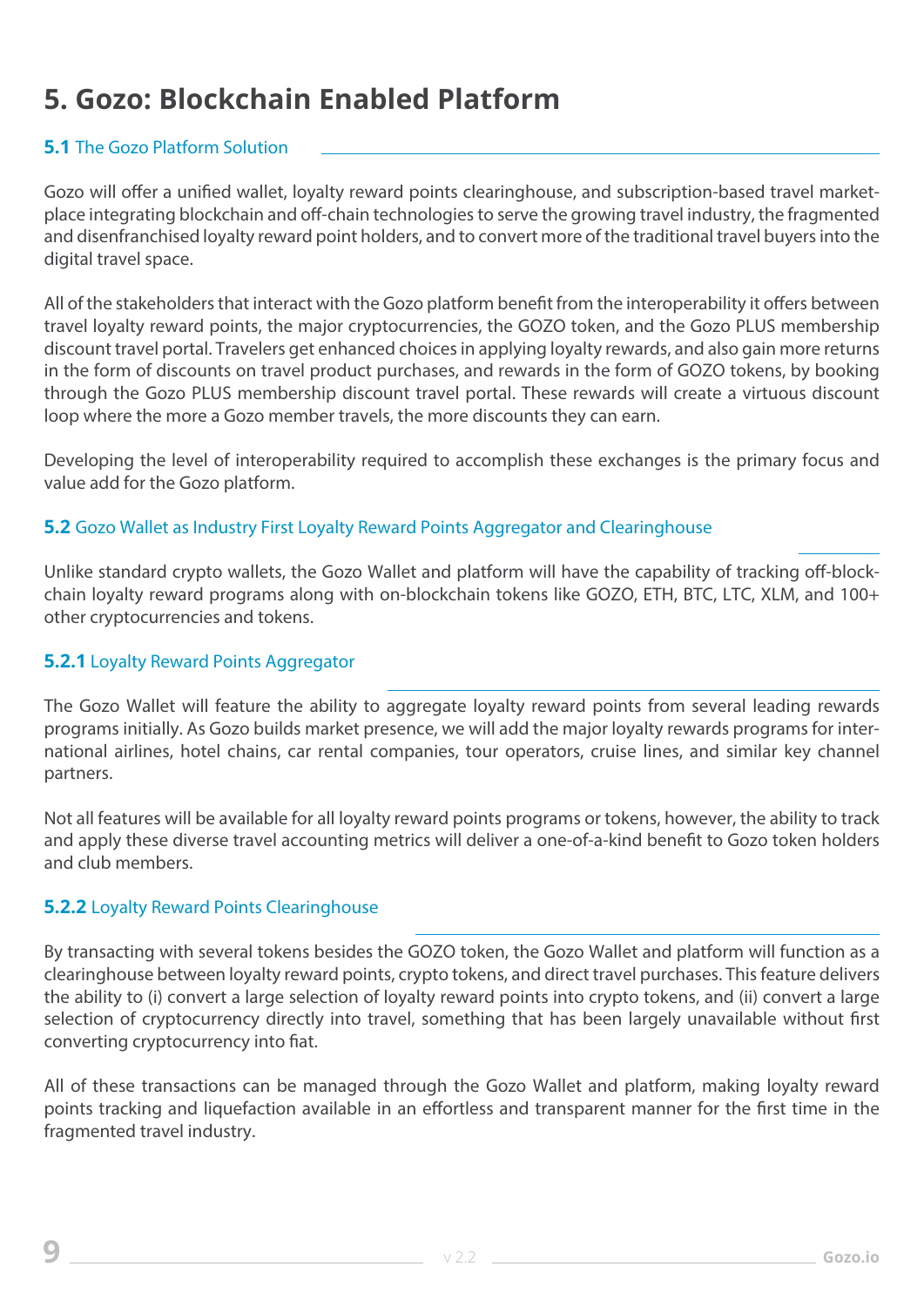#### **Gozo Wallet and Platform Architecture**



#### **5.3** Multi-Tiered Membership Platform

Applying blockchain technology to a travel portal with tiered membership levels enables several advantages relative to a traditional server based topology. Standard online or digital travel sales can be handled in a similar fashion with a blockchain structure as with standard web servers, though security, trust, and liquidity can be significantly enhanced with blockchain.

Gozo has formed a partnership with a large travel aggregator providing a complete spectrum of travel products and services. These services represent value that can move between the travel industry and the crypto market through GOZO tokens.

The Gozo PLUS membership model is tiered to cater for various levels of interest from frequent flyers, leisure, and active business travelers. Gozo PLUS membership features elevate travel by delivering luxury and security amenities typically only available to first class travelers or for typically exorbitant fees.

The below table details the proposed membership tiers to be offered at initial release of the Gozo PLUS membership. Benefits may be modified or additional tiers added to suite the Gozo geographic and demographic customer base.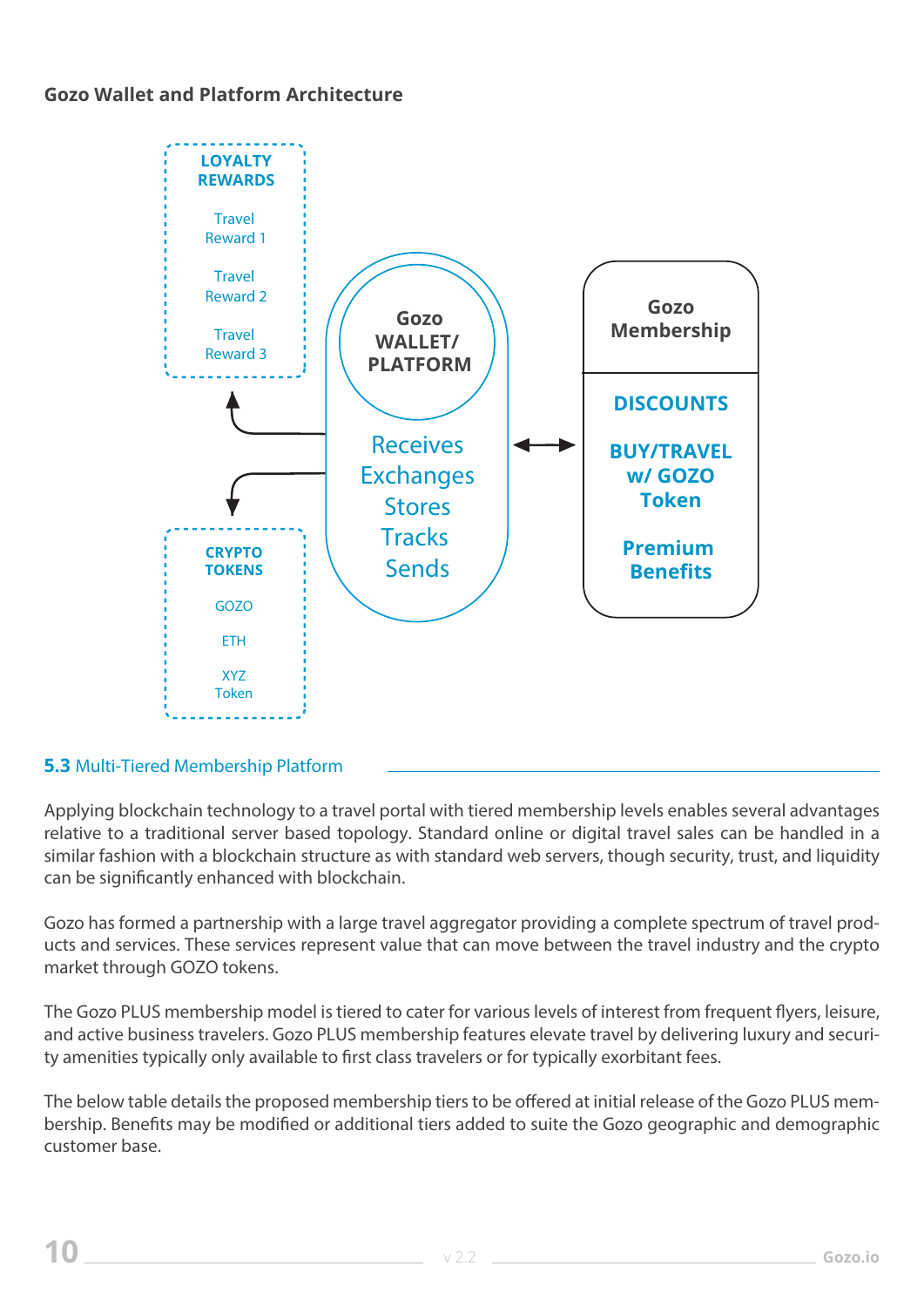| <b>Benefits</b>                         | <b>Silver</b>             | Gold                      | <b>Platinum</b>           |
|-----------------------------------------|---------------------------|---------------------------|---------------------------|
| Platform Fee with 24/7 Member Support   | $\boldsymbol{\mathsf{X}}$ | $\boldsymbol{\mathsf{X}}$ | $\boldsymbol{\mathsf{X}}$ |
| Booking Engine (Wholesale Access)       | $\mathbf x$               | $\mathbf{x}$              | $\mathbf{x}$              |
| <b>Best Price Promise</b>               | $\boldsymbol{\mathsf{X}}$ | $\boldsymbol{\mathsf{X}}$ | $\boldsymbol{\mathsf{X}}$ |
| <b>Member Hot Deals</b>                 | X                         | $\mathbf x$               | $\boldsymbol{\mathsf{X}}$ |
| Complimentary Flight Insurance          | $\boldsymbol{\mathsf{X}}$ | $\boldsymbol{\mathsf{X}}$ | $\boldsymbol{\mathsf{X}}$ |
| Member Only Hotel Unpublished Rates     | $\mathbf{x}$              | $\mathbf x$               | $\mathbf X$               |
| Member Only Cruise Unpublished Rates    | $\boldsymbol{\mathsf{X}}$ | $\boldsymbol{\mathsf{X}}$ | $\mathbf x$               |
| WonderBreaks                            | $\mathbf x$               | $\mathbf X$               | $\mathbf{x}$              |
| Member Engagement Service               | $\mathbf X$               | $\boldsymbol{\mathsf{X}}$ | $\boldsymbol{\mathsf{X}}$ |
| Limited Airport Lounge Access           | X                         |                           |                           |
| VIP Lounge Access + 4 Free Visits       |                           | $\mathbf X$               |                           |
| Personal Assistant                      |                           | $\boldsymbol{\mathsf{X}}$ | $\boldsymbol{\mathsf{X}}$ |
| On-Line Physician Service               |                           | $\mathbf x$               |                           |
| Doc In A Suitcase Unlimited Vacations   |                           |                           | $\boldsymbol{\mathsf{X}}$ |
| <b>VIP Lounge Free Unlimited Access</b> |                           |                           | $\mathbf x$               |
| <b>Vacation Rental Deals</b>            |                           |                           | $\pmb{\mathsf{X}}$        |
| Assigned Personal Travel Agent          |                           |                           | $\mathbf x$               |
| Crowd Sourced Trip                      |                           |                           | X                         |
| Private Medi-Jet Service                |                           |                           | $\boldsymbol{\mathsf{X}}$ |
| Fast Pass Passport and Visa (Limited)   |                           |                           | X                         |
| Virgin Experience Days (UK Market)      |                           |                           | $\boldsymbol{\mathsf{X}}$ |
| SuperBreaks (Europe)                    |                           |                           | $\boldsymbol{\mathsf{X}}$ |
| Luxury Travel Marketplace Discounts     |                           |                           | $\mathbf x$               |
| Frequent Flyer Help Desk                | $\mathbf x$               | $\boldsymbol{\mathsf{X}}$ | $\mathbf x$               |
| Seat Help Desk                          |                           |                           | $\mathbf x$               |
| Physician Consultation by Phone Program |                           |                           | $\mathbf x$               |
| Roadside Assistance Service             |                           |                           | $\mathbf x$               |
| Identity Theft Assurance - Family Plan  |                           |                           | $\pmb{\mathsf{X}}$        |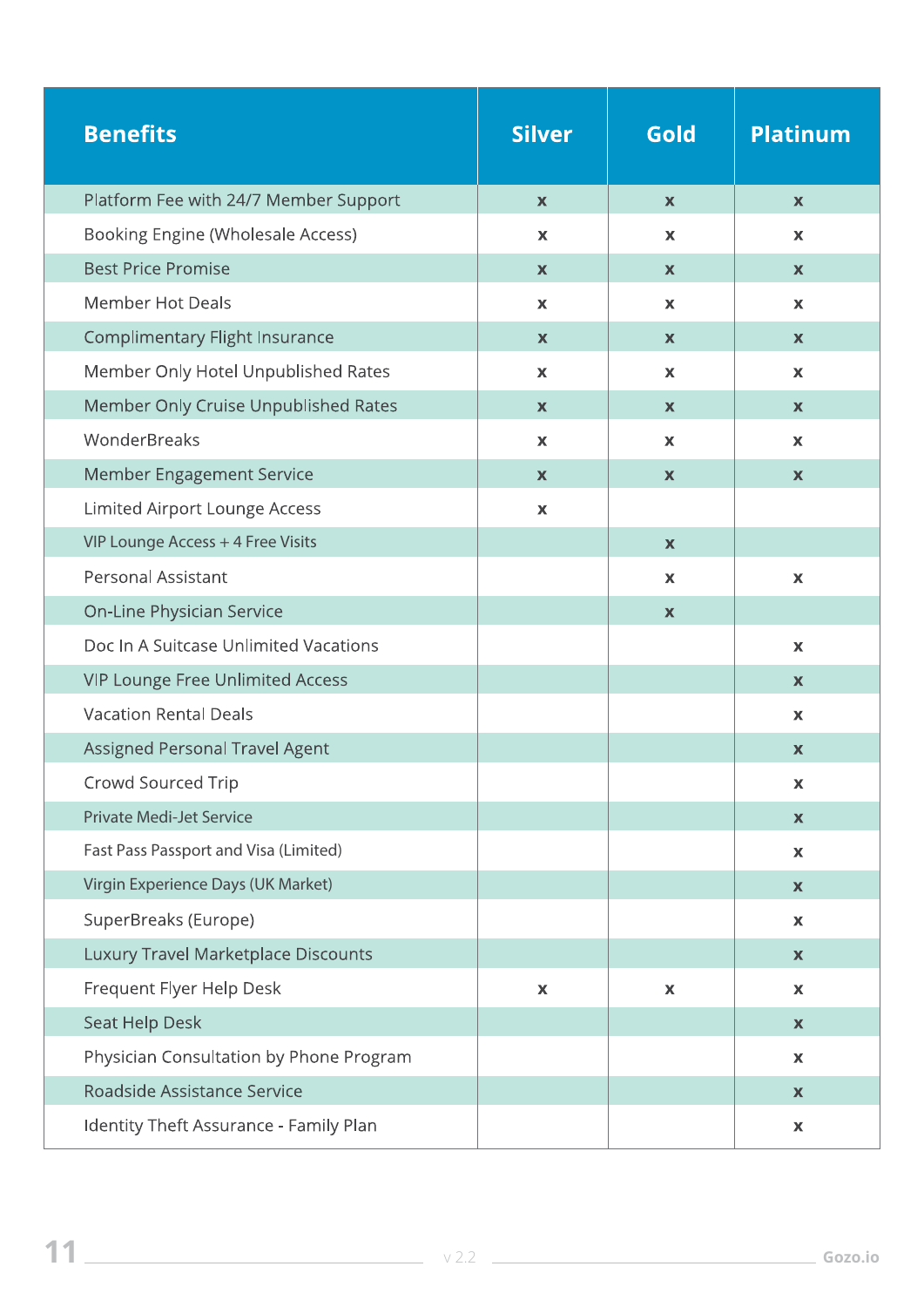#### **5.4** Industry First Decentralized Platform

A primary advantage of blockchain integration is that it opens the travel market to the crypto space with tokenized value transfer. The Gozo platform including wallet, loyalty reward points clearinghouse, and PLUS membership club, is a one of a kind solution and early mover in the industry. Not only does Gozo's proposed platform surpass the capabilities of current online travel booking providers in terms of discount opportunities, but its tokenized loyalty reward platform and the loyalty reward points to crypto token conversion system is a competitive advantage that cannot be matched by online or legacy travel services. Tokenizing travel rewards and the associated functions that allow exchanging, tracking, controlling and transferring them, leads to Gozo's main value-added features.

Given the aforementioned metrics on (i) the travel industry's phenomenal size and growth, (ii) the accelerating transition from legacy or brick and mortar travel service providers to online service providers, and (iii) the massive value of the loyalty reward points space, Gozo, based on the premise of saving consumers money, and unlocking value trapped in loyalty reward points programs, is positioned for class leading growth through market share capture in the digital travel sector and traditional to digital travel consumer conversion.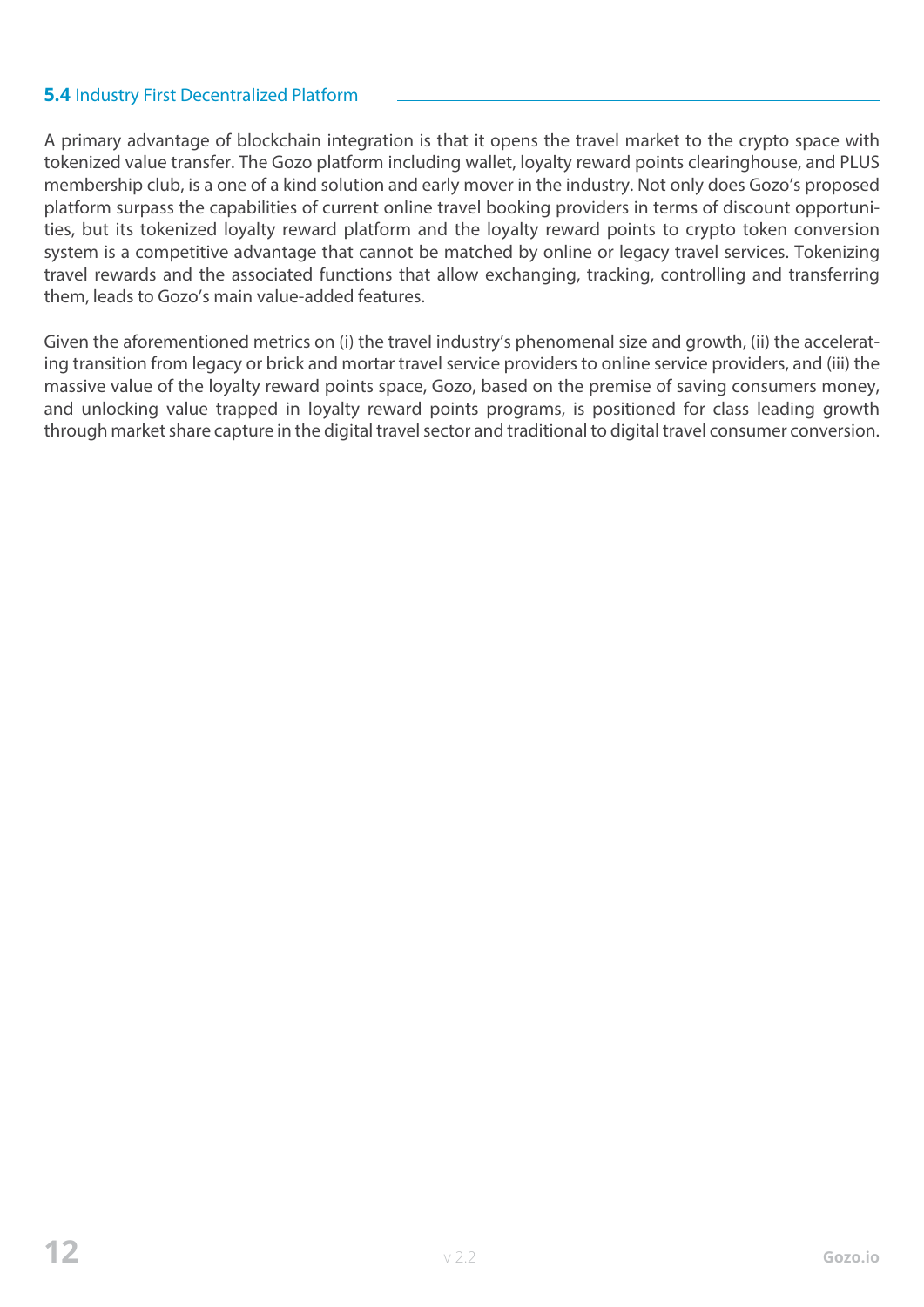## **6. Example Use Cases for Gozo Platform and Token**

### **6.1** Universal Wallet

#### **Wallet Holders can:**

 **Hold** Tokens, cryptocurrencies and travel loyalty reward points in a cryptographically secure app.

 **Send** Tokens to other blockchain wallet addresses for payment. Wallet holders can send GOZO tokens, ETH, BTC, LTC, XLM, and 100+ other cryptocurrencies and tokens.

 **Receive** Tokens, GOZO or any of the 100+ other major tokens and cryptocurrencies in their wallet. Wallet holders will receive from any other blockchain wallet, exchange, fiat conversion, or as loyalty reward or member rebates from the Gozo platform.

 **Earn** Tokens for participating in certain activities like referring new members, social media promotions and similar Gozo positive activities. Gozo PLUS Wallet holders can earn GOZO tokens, automatically as a member, in the form of monthly rebates, and/or when booking wholesale through the Gozo PLUS wholesale booking engine.

 **Exchange** Points for Tokens or vice versa. This feature allows users to convert travel loyalty rewards into GOZO tokens, and then into any other supported cryptocurrency, token or fiat currency if so desired.

Affiliate Rebate - Wallet holders can continue to book on Booking.com, Expedia, Priceline, and other travel portals, and earn GOZO tokens in the form of affiliate rebates. This applies to members and non-members.

#### **6.2** Loyalty Reward Points Management and Clearinghouse

Gozo wallet holders will benefit by consolidating all their points into a single wallet. This will allow en masse non-crypto holders to directly and easily acquire crypto tokens and currencies.

 **i.** List and Manage Loyalty Reward Points from Various Providers

Instead of having to keep track of multiple loyalty reward accounts with airlines, hotels, rental car agencies and the like, the Gozo wallet and platform allow users to keep all this important data in one convenient app. Once a user begins working with the Gozo Wallet, their loyalty reward points will be easily tracked and managed.

When a user can easily see all their accumulated travel loyalty rewards from various sources in one convenient app, new opportunities avail themselves. They will be able to consolidate and realize value of their loyalty reward points accumulated across disparate channels. Suddenly, users can see when they have enough points saved for a free flight, free hotel stay or even a free cruise. They may even choose to convert their points to GOZO tokens, exchange them for other cryptocurrency/tokens, or apply their GOZO tokens for Gozo PLUS membership and/or travel purchases at wholesale prices...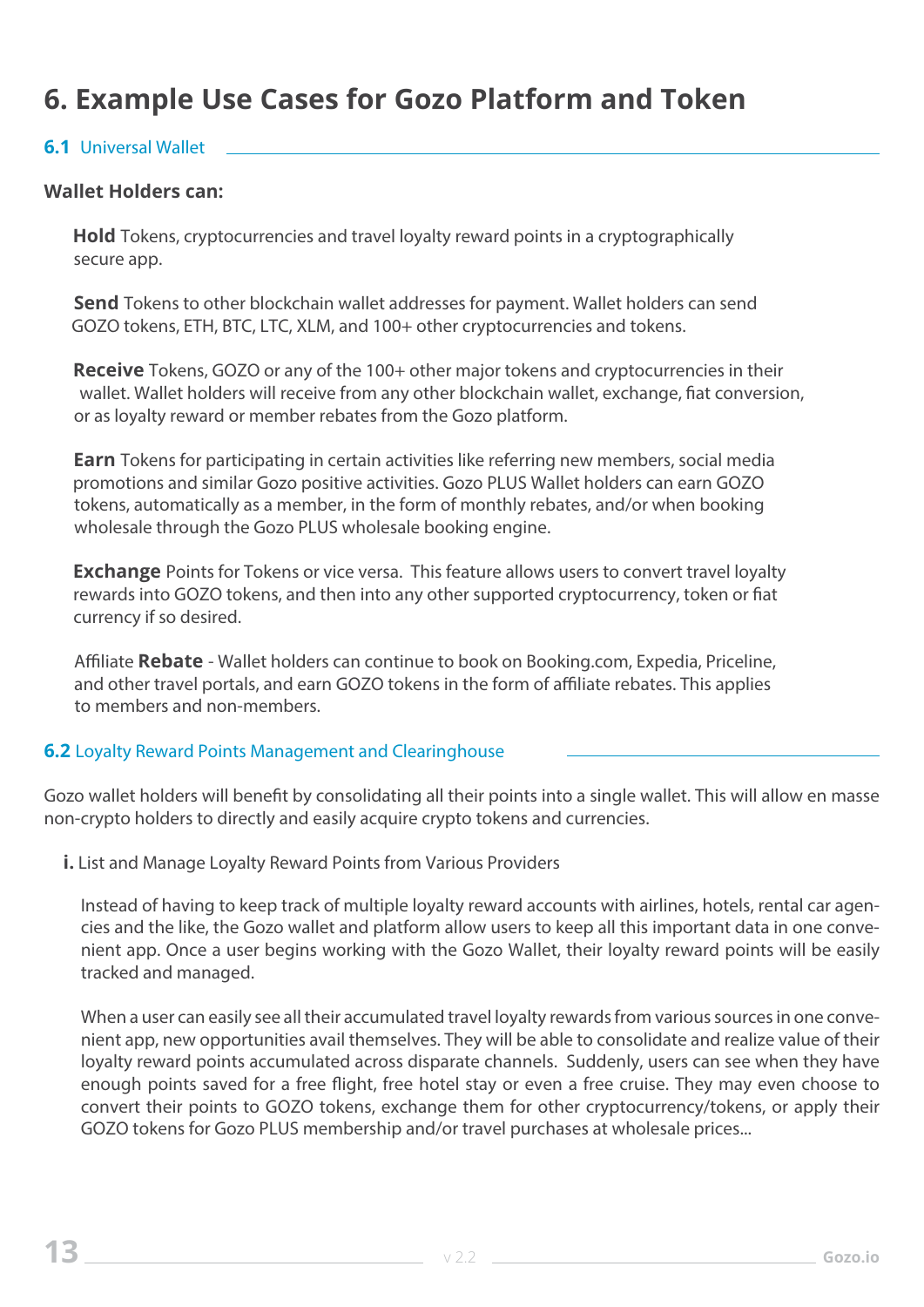#### **ii.** Trade loyalty reward points for GOZO Crypto Tokens

Trading loyalty reward points for GOZO crypto tokens is one of the core features of the Gozo wallet enabled by the Gozo platform. Users can convert travel loyalty reward points into Gozo tokens and vice versa powered by a real time market making system that matches GOZO token value to travel loyalty reward points across the wide range of travel vendors contributing to the system.

The Gozo platform will use an exchange liquidity and market maker algorithm similar to Bancor, Bitshares and other distributed exchanges. This stabilization method provides adequate liquidity in newly traded tokens and stable conversion rates when initially launched.

#### **6.3** Gozo PLUS Club Member Use Case

#### **Buy Membership in 3 Tiers**

 Anyone can become a Gozo PLUS member by paying the modest monthly or annual fee based on the membership level, Silver, Gold, or Platinum. Membership pricing will range from approximately \$20 to \$250 per month or equivalent in GOZO Tokens.

#### **Earn GOZO Tokens per the Membership Tier**

Each Membership tier will rebate monthly tokens back to the user.

#### **Buy wholesale priced travel products and services**

 Gozo's partnerships with the leading travel aggregator / wholesalers allows unbeatable savings for popular airlines, tours, hotels, and virtually every destination. Discounts can range from a low of 5% up to 30% or even higher for special deals. Considering the cost of typical travel arrangements that run into many thousands of dollars, the Gozo PLUS annual membership cost could pay for itself with just one booking.

#### **Earn GOZO Tokens as loyalty rewards with their purchases**

 Saving Gozo PLUS members money directly on bookings is only the beginning. Once a user books a trip, Gozo automatically rewards them with GOZO tokens. The more bookings a user makes through the Gozo platform, the higher the rewards.

#### **Receive travel benefits**

 Gozo PLUS members are treated like the high value travelers they are wherever they go. From wholesale and unpublished deals, to luxury airport lounge access and automatic travel insurance, concierge services, and Medi-Jet evacuation, Gozo PLUS travel will provide that added peace of mind.

#### **6.4** Corporate Customers

The Gozo Platform is able to serve corporate customers as efficiently and beneficially as it does consumers. Corporate customers can hold and manage their Gozo wallets and clearinghouse functionality directly or have them administered by their employer. Enterprises benefit from the Gozo platform through loyalty points liquification/exchange and application towards corporate travel through the Gozo PLUS travel club.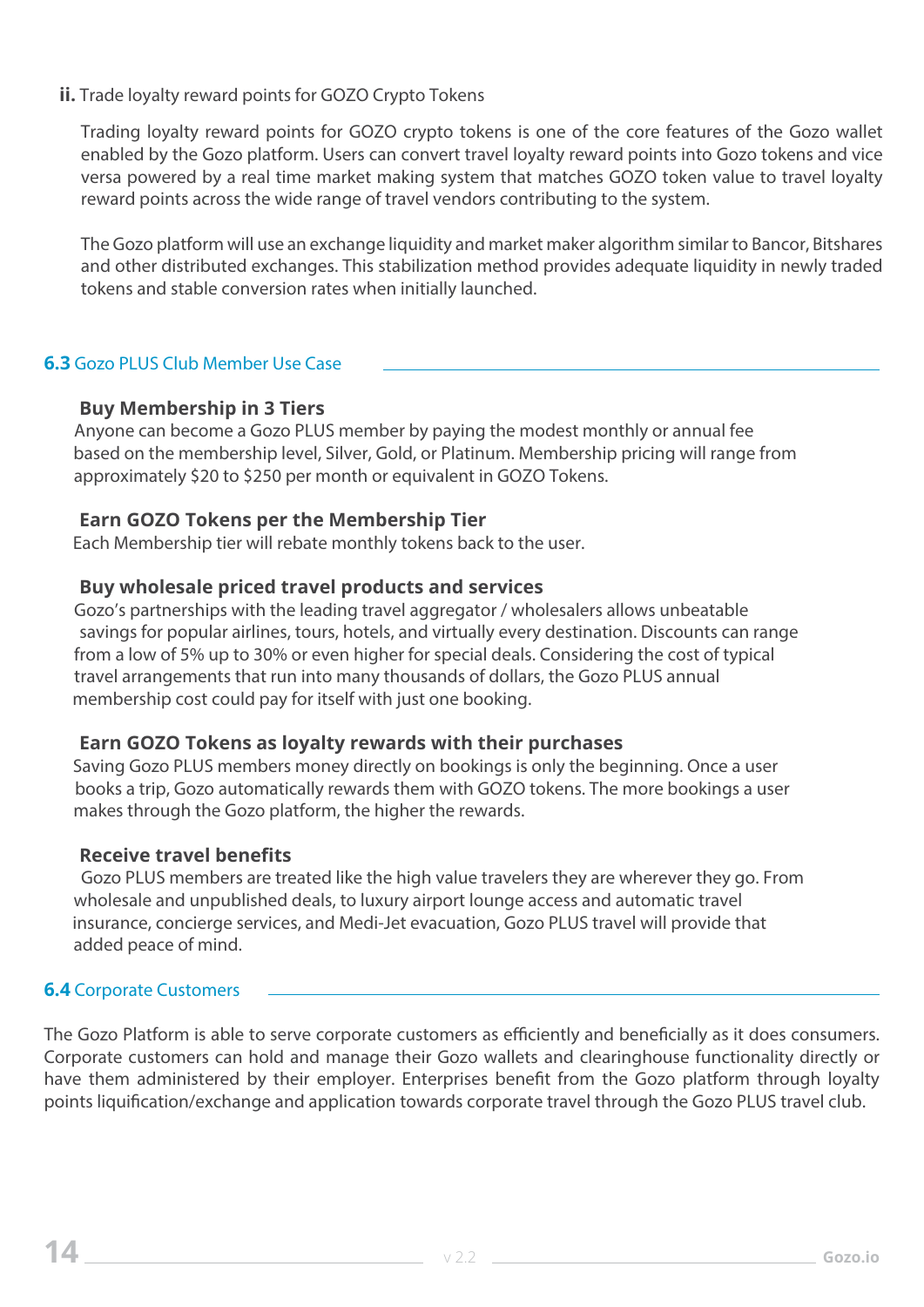## **7. Gozo Token and Blockchain Features**

#### **7.1** GOZO Blockchain Integration

Typical benefits from blockchain integration apply to Gozo directly. The system will deliver a decentralized, cryptographically secured, loyalty reward marketplace with a single source of truth for all loyalty reward points transactions. The ability to conduct exchanges with other major crypto tokens is native to the blockchain platform Gozo will use, making the exchange feature an easier development effort for the Gozo platform. The Gozo blockchain will have a high throughput rate with near instantaneous transactions. Smart contracts will handle the transactions between the various forms of value including tokens, loyalty reward points and potentially fiat currencies.

#### **7.2** Gozo Wallet and Platform Architecture

The diagram below shows the general architecture of the Gozo wallet and platform linking the Gozo Wallet, Gozo loyalty reward points clearing-house, Gozo PLUS membership portal with the travel aggregator, the crypto token space, and the online travel customers, enabled by a blockchain with the GOZO token as the value tracking data layer.

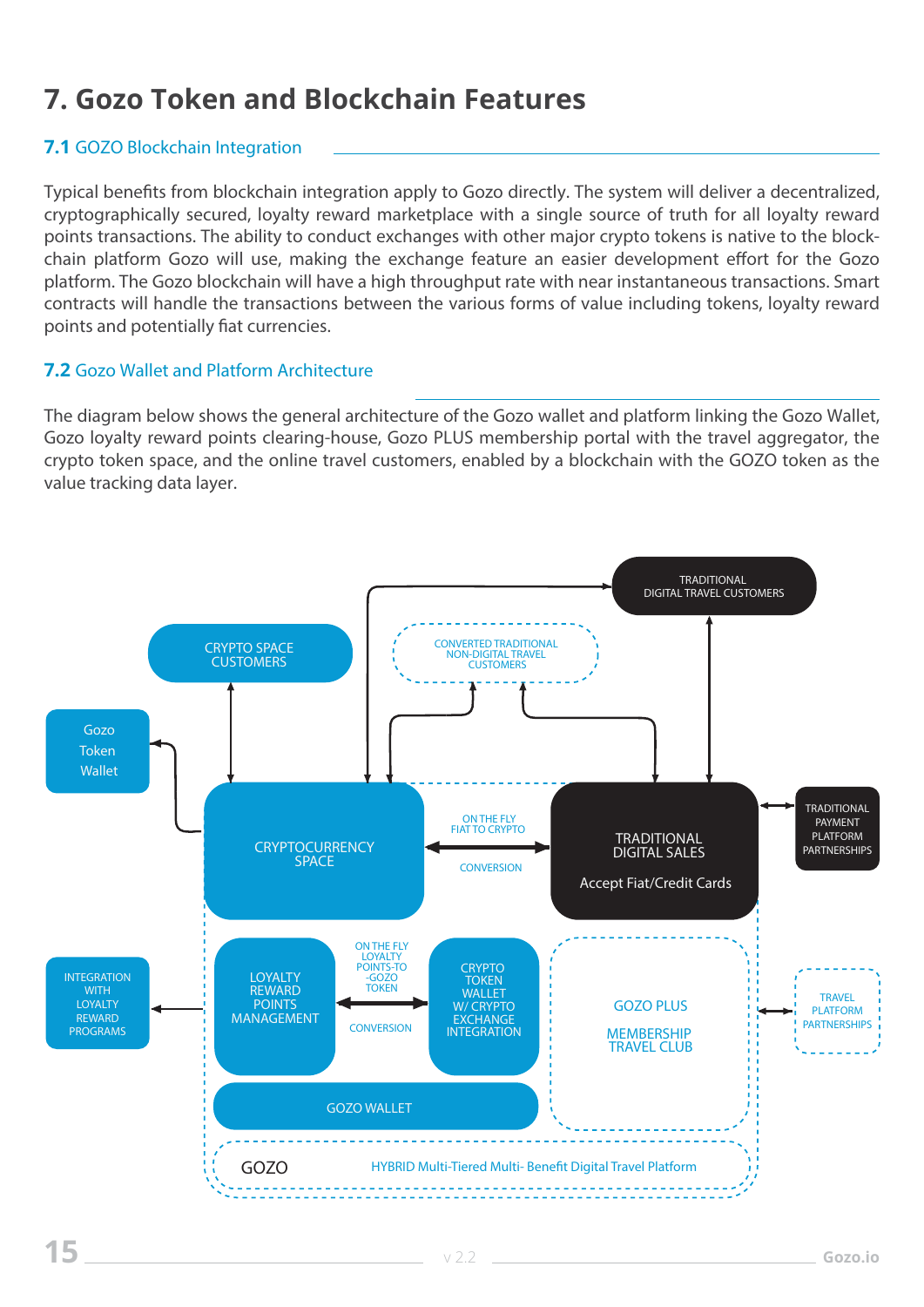#### **7.3** Generalized Gozo Stellar Platform Architecture

The diagram below details how Gozo handles data on top of the Stellar ledger by combining on-chain and off-chain data into a transparent, verified, cryptographically secure, and high speed token to loyalty reward to fiat exchange system.



Starting with the Data Providers for reward management systems and travel bookings, through API access, feeding the off-chain Gozo data repository, the Gozo platform converts and feeds the reward management systems and travel booking data to the Gozo platform members, or Data Consumers. Token holders, who may or may not be Gozo PLUS members, interact with the off-chain Gozo platform only for exchanging tokens for value, not for travel bookings.

The Gozo platform aggregates token exchanges to fiat or loyalty reward points in both directions with the travel bookings and value transactions of Gozo PLUS members. The Gozo platform engine will write transactions in transaction sets on the Stellar ledger based on various users' transfer of GOZO tokens. Both on-chain and off-chain transactions are cryptographically secured. On-chain transactions are federated for confirmation via the Stellar Consensus Protocol while off-chain transactions are confirmed within the Gozo platform.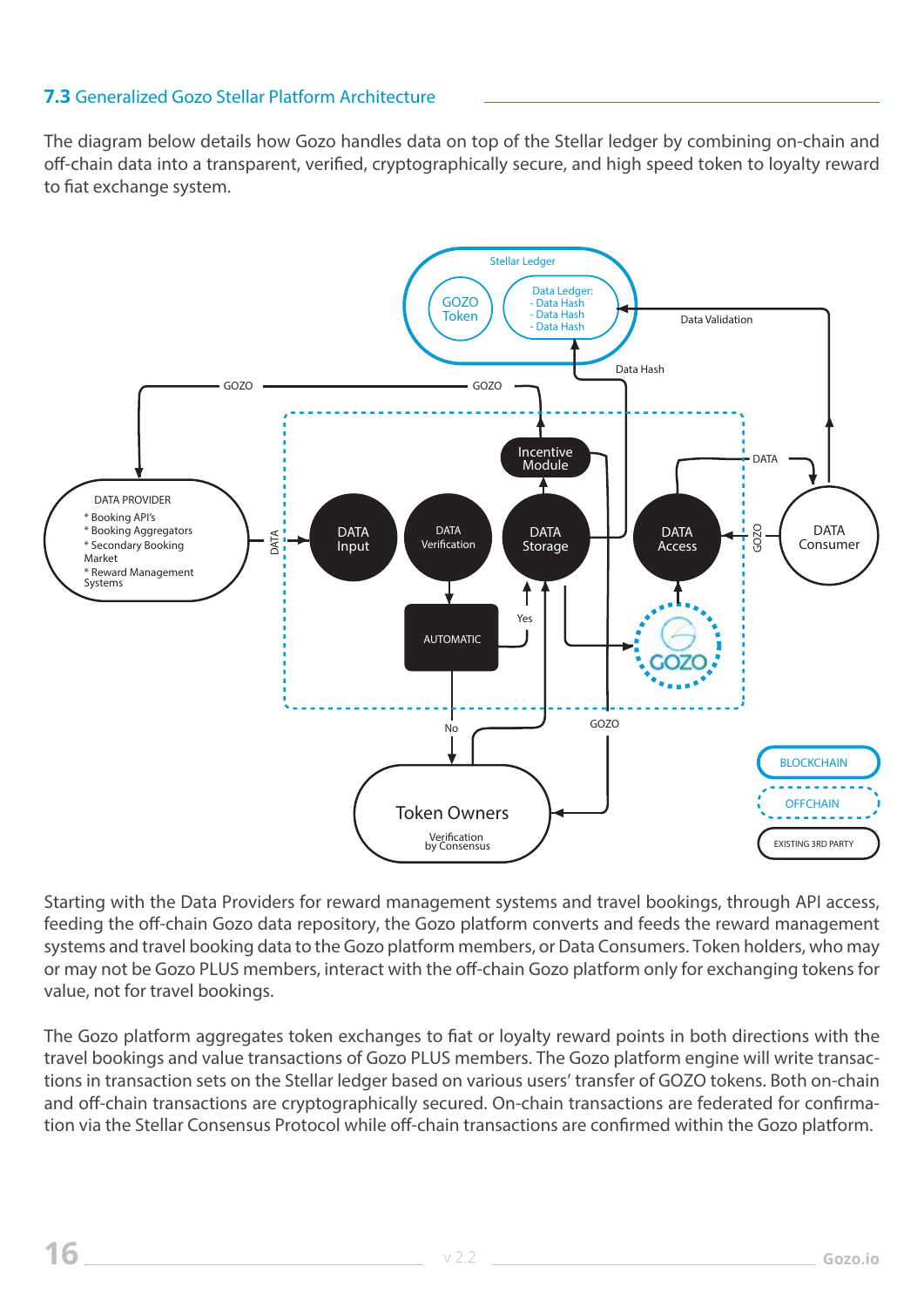### **7.4** Gozo Platform Decentralized User Transactions

Graphic A below depicts how a GOZO token user, the consumer, will have transactions processed between the Gozo Wallet, the Gozo / Stellar Ledger and the Gozo user account. The process will be largely hidden from the consumer, requiring only a few steps to receive funds from converting loyalty points.



**Graphic A** - User account set-up, private key and public key function with the GOZO Ledger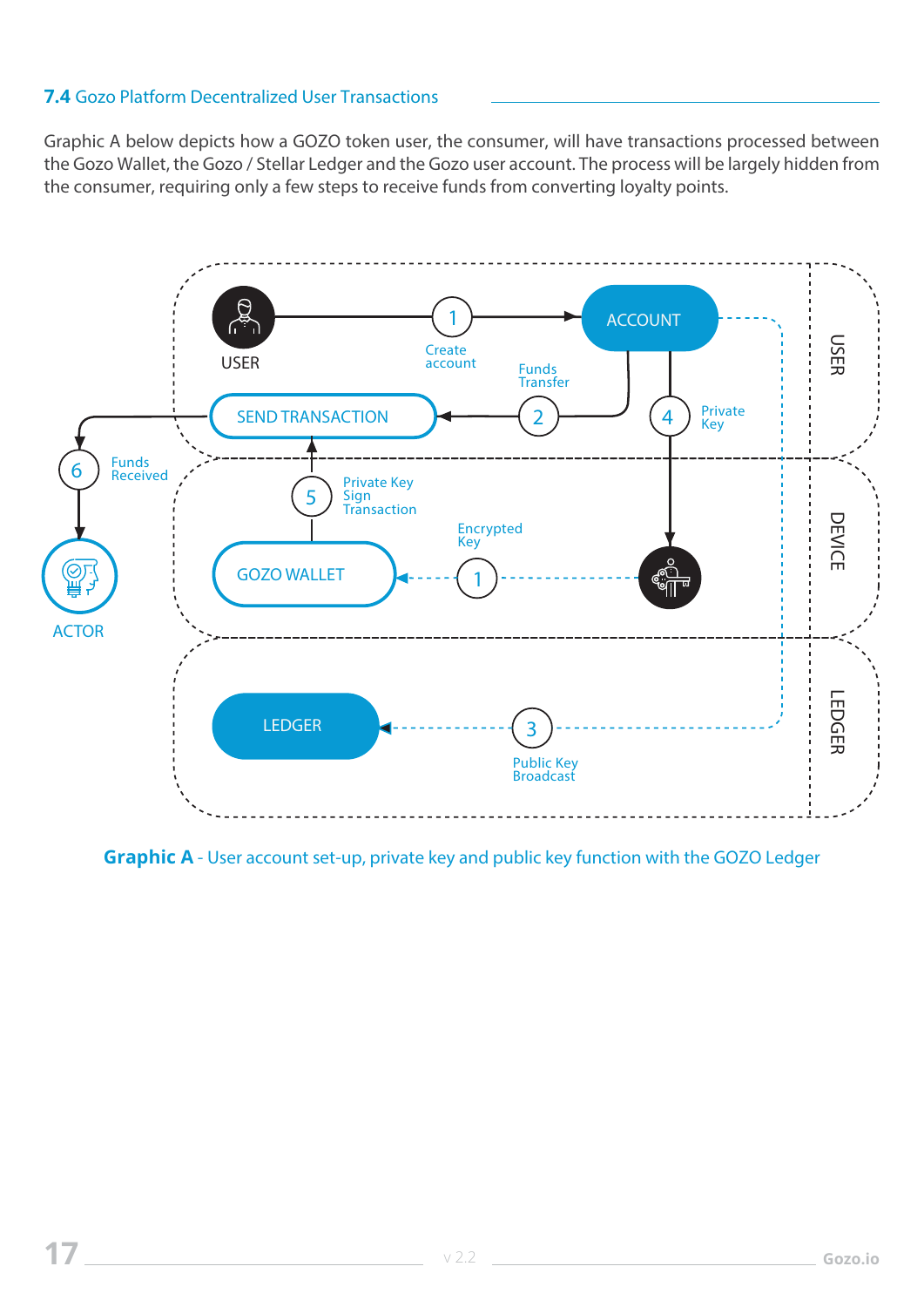Graphic B below shows how a typical exchange between a buyer and seller for value will work on the Gozo platform. The value can take the form of cryptocurrency tokens, including GOZO tokens, fiat currency and loyalty reward points from travel.

The seller may post an offer or list the value proposition on the Gozo platform. For example, Seller X offers 100 SuperAirline points for 10 GOZO tokens or the equivalent in LTC, BTC, ETH, etc…, or EUR which is automatically calculated on the platform.

Buyer Y takes Seller X up on the offer and sends the crypto tokens (LTC, BTC, ETH, etc...) to escrow in the holding account.

The purpose of holding account with the multi-signature requirement and attendant smart contract is to protect both the buyer and seller from fraud as much as possible.

The platform notifies Seller X that Buyer Y has sent funds into the holding account and that Seller X should release the 100 SuperAirline loyalty points. These points reside in the transaction object contents and are released upon authorization (transaction signatures).

When both parties verify that the conditions have been met for the exchange, using their signatures in the form of private keys, the funds are released from the holding account to both parties. Buyer Y gets the 100 SuperAirline loyalty points and Seller X gets the funds requested in the form of XLM, LTC, BTC, ETH, etc…, or any conversion thereof.



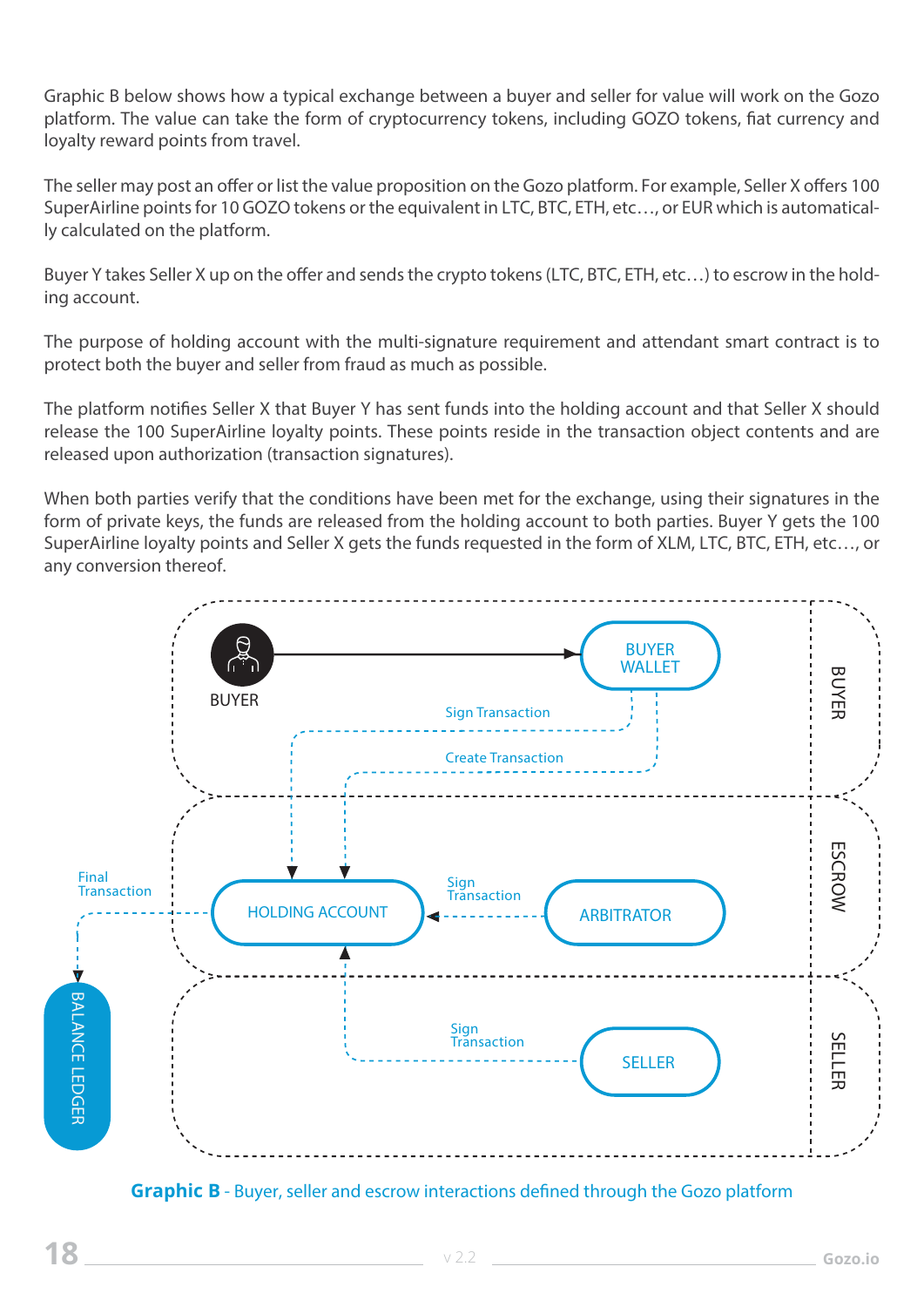## **8. Gozo Technology Stack with Competitive Advantages**

#### **8.1** The Stellar Advantage

The Gozo platform will be built on the Stellar ledger. Stellar presents itself as an open-source, fast, scalable, secure, and affordable financial transaction technology with numerous useful features making it the perfect infrastructure for Gozo's technology needs.

"Using the Stellar network, you can build mobile wallets, banking tools, smart devices that pay for themselves, and just about anything else you can dream up involving payments! Even though Stellar is a complex distributed system, working with it doesn't need to be complicated."

"Stellar can be used to build sophisticated smart contracts. Smart contracts are computer programs that can automatically execute an agreement based on programmed logic."

"For the Stellar Network, smart contracts are manifested as Stellar Smart Contracts. A Stellar Smart Contract (SSC) is expressed as compositions of transactions that are connected and executed using various constraints." (source: Stellar.org website)

#### **8.2** Multi-layer Technology Stack

Gozo will employ the Stellar platform for scalability, speed, robust feature set, API libraries, and token fungibility. Gozo will use a four-layer architecture, as follows:

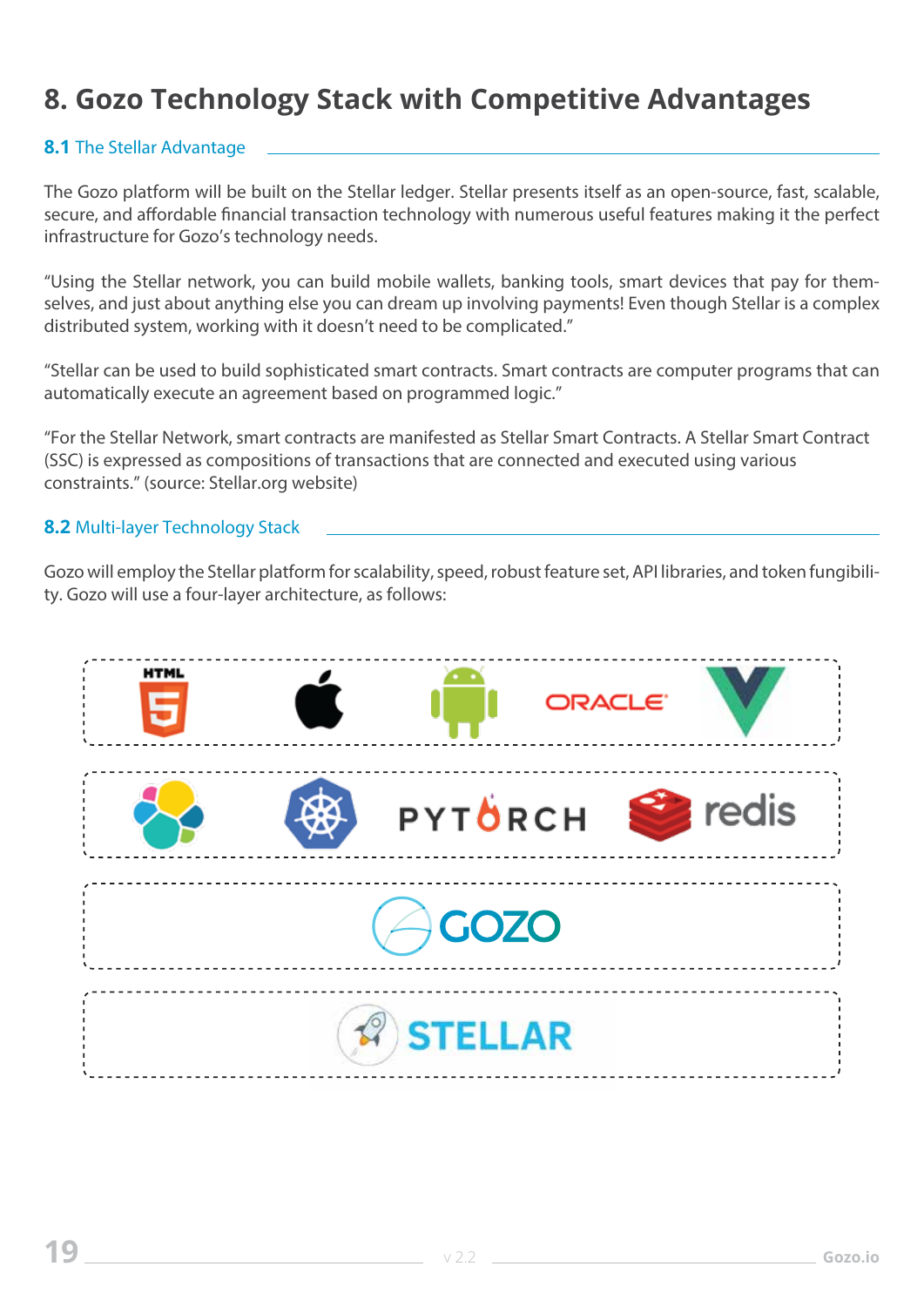#### **8.2.1** Multi-Platform Application Layer

This layer provides services both to apps (Android, iOS, web apps, etc.) and decentralized services along with a global crypto wallet. This layer is fully developed with the following features:

- ReactJS as front-end, migrating to React Native
- Customized React interface based on GraphQL for business intelligence and econometrics.
- AI Chatbots for support services and lead acquisition Services to apps (Android, iOS, web apps, etc...)

#### **8.2.2** Microservices + API Layer

This interface gathers together the methods and functions for the services that work to integrate the platform with third-party websites and apps.

- Designed to operate in the main languages: ReactJS, JavaScript, Python, PHP, and Ruby
- Kubernetes for microservices NodeJS as core ORDS as a NoSQL DB
- R and Python for big data analyses
- Pytorch for deep learning
- Redis and environments for other projects built around the API

#### **8.2.3** Token Layer (GOZO)

Fully tradable, the GOZO token is created on the Stellar platform. The GOZO token follows the Stellar standard and is fully integrated with this ecosystem, and is also able to be stored on XLM wallets.

#### **8.2.4** Stellar Ledger Layer

In this layer, Gozo will store users' immutable travel and rewards records, results from the transactions between all participants, as well as the relevance of the users within the Ecosystem. The choice of Stellar as platform to deploy the APP is due to many reasons, including:

- Speed Stellar is able to run about 1,000 transactions per second, far more than Ethereum's 15 transactions per second and Bitcoin's 4 transactions per second
- Affordability Stellar transactions cost .00001 XLM per transaction
- Stellar provides the Horizon API-centered connectivity and JS libraries, in line with the technological stack on Gozo
- Stellar federation allows Gozo to identify payment, by mapping user addresses and transaction IDs across different domains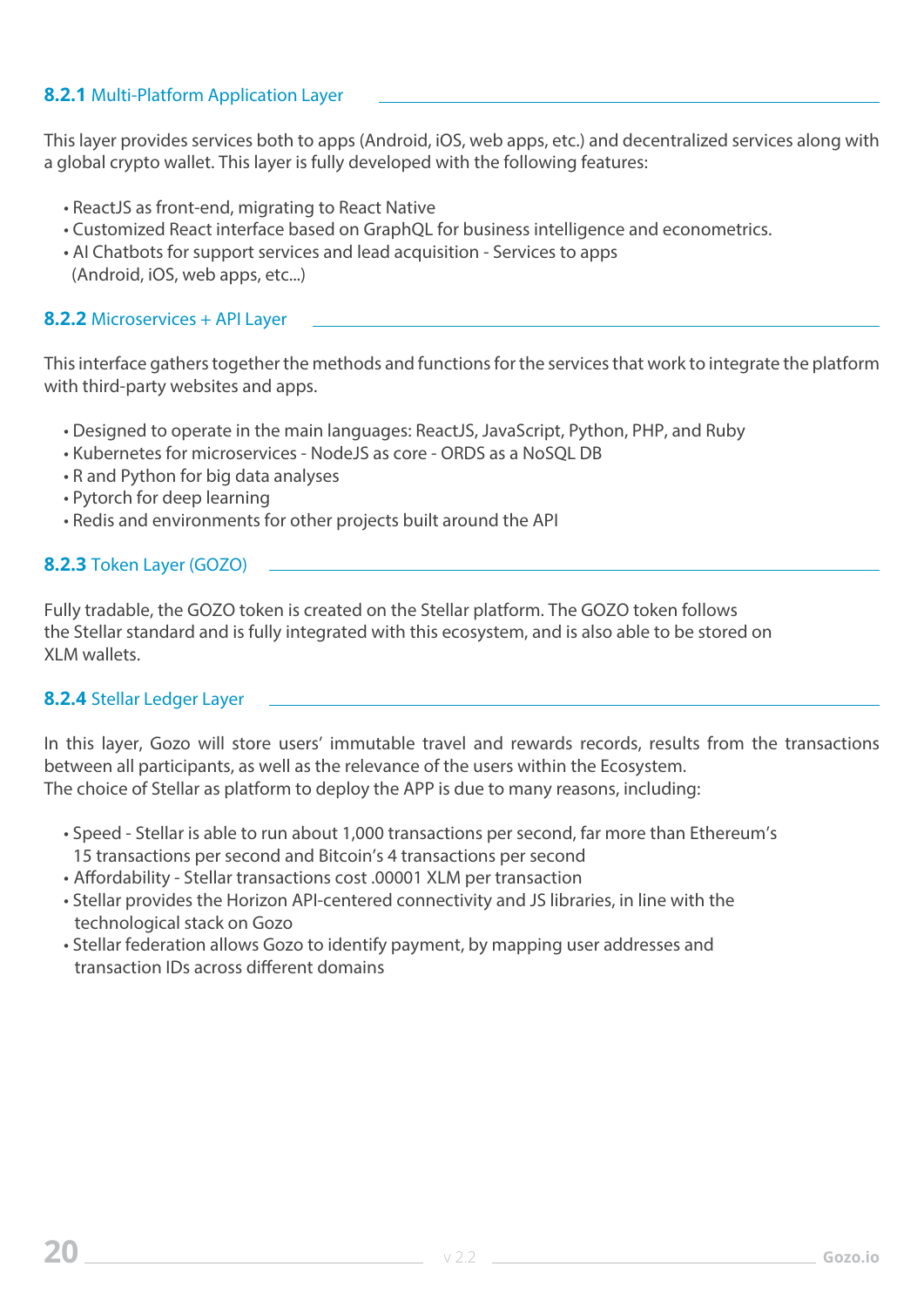#### **8.3** Rewards and Reinforced Machine Learning

The Gozo platform will utilize a special machine learning algorithm that optimizes user rewards based on the desired outcomes as defined by the platform or system. The algorithm works to assess the rewards given to users conducting desirable actions, versus the rewards given to users conducting undesirable actions, and continually optimizes to eliminate inefficiency within the system.

The presence of this optimization minimizes manipulation of rewards on the platform, an important security measure for GOZO in particular. Without it, users could be able to manipulate a fixed reward loyalty system, and work around it to receive more than the value of what they contribute to the system.

#### **The Rewards and Reinforced Machine Learning General Algorithm:**

Q(st,  $\alpha t$ )  $\alpha$  Q(st,  $\alpha t$ ) +  $\alpha$  [rt + 1 + max Q(st+ 1,  $\alpha$ ) - Q(st,  $\alpha \alpha t$ )]

The rewards algorithm equation takes in a set variable input where Q represents the model state, s is the current state of the system, and a is the action factor of the algorithm. The r factor utilizes the rewards factors set by the varying system to identify the total circulation and limitation of the GOZO reward offered based on

where max action reward is set by the difference between previous state and current state before the reward is distributed to the node. The functionality of the rewards mechanism is dependent upon the factors set by r, based upon the type of users, be it developers, vendors, merchants or end users and the reward mechanism takes into account performance on the platform including varying degrees of review and status, including peer dependencies. Often times the reward mechanism is determined by reinforced machine learning algorithms, which maximizes the reward based upon the desired factor set either by the network or the platform

 $0^*$  = arg max E ~ p0( )[ (st, t)]

The reinforced machine learning algorithm takes an input argument from a set number of arrays, and sums the factor over a range of states and actions throughout history before deciding upon the reward that should be distributed to an associated type of user. The policy gradient directly differentiates various objectives that the reward mechanism is setting, based on the type of user-defined in r. The estimated value based function or Q-function is an optimal policy based function used to estimate actors within the platform and system where actor-critic estimates the value function of the current policy with the improved policy. If no explicit policy is set by the system developers, the default uses historical data obtained across the blockchain and network nodes to make a decision. Typically an agent's action is defined by different non-omniscient modeling, which assumes various computational time and resources that can be either distributed across different nodes through a decentralized model, or on backup utilizes existing support systems to power the computational capacity. The success of the rewards mechanism is defined by the accuracy and precision of the distribution while at the same time taking into account existing and potential anomalies that might cause the model to deviate or fail in making a determining criteria. The blockchain plays a key role by providing historical immutability data throughout its history and different state changes, which allows the algorithms incorporated in the Gozo platform to make decisions since the blockchain data structure can only be Read or Appended, and historical block data is immutable and unchangeable.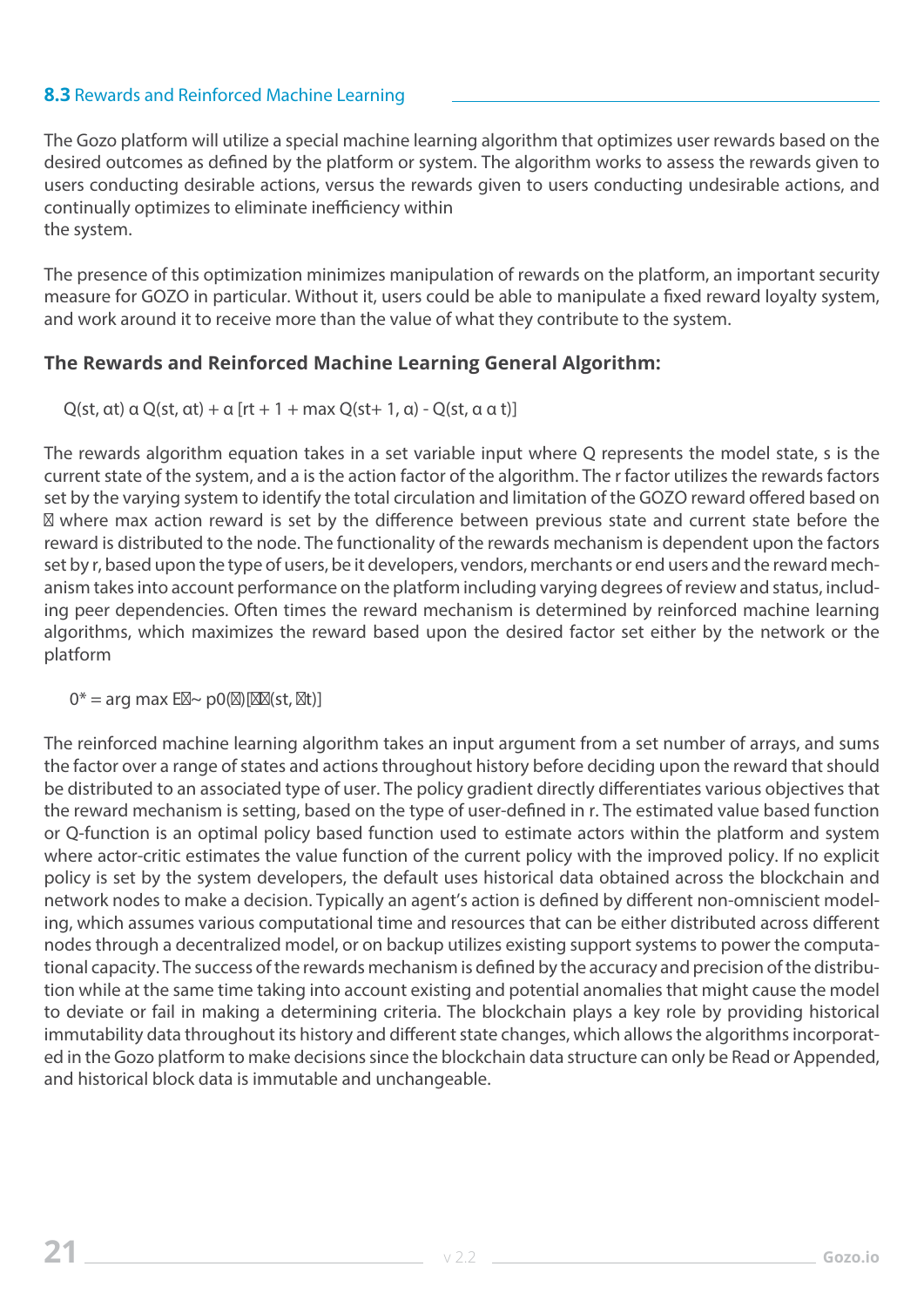#### **8.4** Stellar Custom Assets

Custom assets on Stellar can be modified to be transferable or non-transferable, divisible or non-divisible, and have personalised designations. As aforementioned, custom assets will be used by GOZO to reflect/mimic each with their specific cryptocurrency balance on the blockchain whilst not transferring any private keys to our cloud infrastructure or traditional databases. Multisignature transactions are available on Stellar. Like other multisig-enabled platforms, Stellar requires multiple users to sign a transaction before it can be broadcasted on the blockchain. This is important in the case where wallets get lost through a hack: in that case, no money can be spent unless another wallet signs the transaction.

#### **8.5** Stellar Distributed Exchange

Stellar, in addition to enabling the issuance and movement of assets, provides a fully distributed exchange of any asset on the Stellar network. The presence of the Stellar exchange directly on the Gozo platform not only allows for instant availability of GOZO tokens for exchange, but also provides the functionality to create and execute much more complex paths of asset conversion. For example, using Stellar's exchange, User X can create a sell offer of 20 GOZO for 6 ETH. If user Y has an existing sell offer of 2 BTC for 20 GOZO, and user Z has an existing sell offer of 6 ETH for 2 BTC, then the Stellar exchange can execute the "hop" between users X, Y, and Z, delivering 6 ETH to user X from user Z, 2 BTC to user Z from user Y, and 20 GOZO to user Y from user X. This functionality, called pathfinding, is a key advantage of Stellar's Distributed Exchange.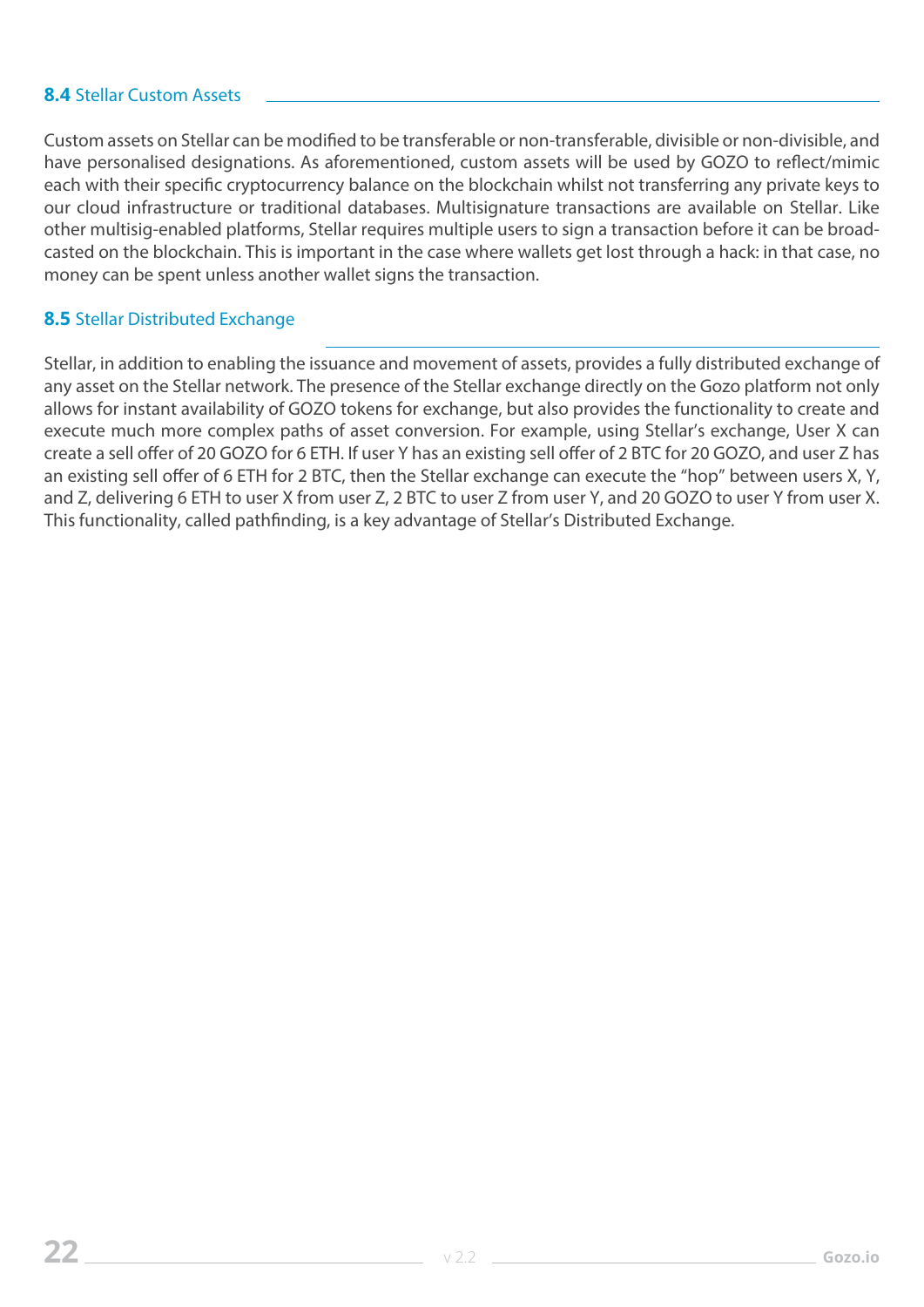## **9. The Gozo Team**

## **Ramzi Roy Labban, PhD**



Dr. Roy Labban is an AI and blockchain focused computer scientist with a PhD in Construction Engineering and Management, and proven leadership experience in developing complex projects from concept through market introduction. Roy has built a career of developing enterprise optimization software solutions using computer simulation and artificial intelligence, implemented on multi-billion dollar projects globally.

Roy's passion for software goes back to when he developed his first AI project at the age of 14 and continues to this day. Through decades of honing his skills with a variety of coding languages, developing custom software for major international firms to tackle complex engineering projects, and consulting with corporate clients in the blockchain and cryptocurrency space, Dr. Labban has become a recognized expert in the field.

Over the last 25 years, Roy has taken over 300 international trips, both for work and with his family.

### **A few of Dr. Labban's industry achievements include:**

- Creating mobile apps for iOS, Android, and precursor systems
- Developing complex ERP system for multi-billion dollar construction projects
- Developing B2B e-commerce procurement platform for Fortune 1000 corporations
- Architecting over 40 simulation models with machine learning algorithms for multi-million dollar engineering projects
- Developing a fleet management system integrating IoT, simulation, and machine learning algorithms
- University instructor for graduate courses in computer simulation, artificial intelligence, and blockchain technology
- Industry advisory board member for university undergraduate computer science program
- Founder and director of the FullStack Academy, a coding bootcamp with focus on advanced technologies including artificial intelligence and blockchain
- Invited speaker at international advanced technology conferences in North America, Europe, and the Middle East

Much of Dr. Labban's work involves proprietary systems and high-level custom development programs that impact the lives of millions of people through his corporate clients.

#### https://www.linkedin.com/in/roylabban/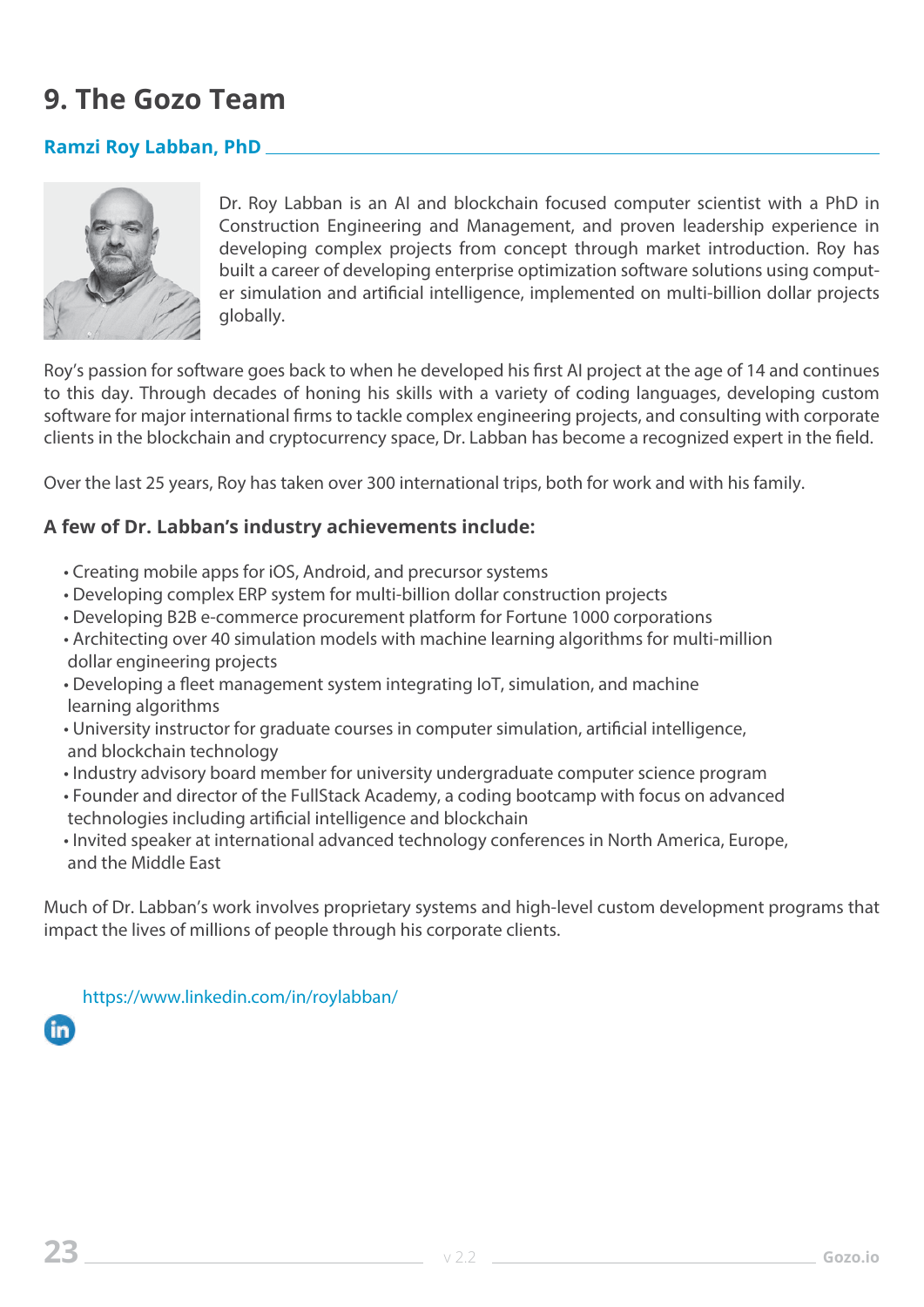#### **Ziad Sawyer Nassar**



Founder of several Internet marketing and social media companies including Swizly.com and AddBloom. Experienced mobile app developer. Avid world traveler with a passion to make seeing the world easier, cheaper and more accessible for everyone.

As an entrepreneur with a long track record of developing ideas into revenue generating enterprises, even in competitive segments, Ziad has the marketing and social media skills to execute Gozo's aggressive roadmap.

#### **Some of Ziad's relevant achievements include:**

- Developing a loyalty reward video sharing platform from 0 to 80,000 subscribers per month, eventually selling it
- Creating a Top 15 mobile app for entertainment on US iTunes
- Creating Higher Ed Social app, ranked in the Top 10 by Higher Ed Magazine 2017
- Generating over \$100k per month in revenue with 40% gross margin within 12 months of start-up for a lead generation system.
- Developing a social media profile on Facebook for movie fans that reached 2 million fans, making it the largest in the Middle East
- Providing marketing services to leading cosmetics company to build the highest ranking engagement page across social media profiles globally.

In recognition of Ziad's amazing record of building valuable membership groups and companies, MIT invited him to serve as a judge at the prestigious MIT Enterprise Forum in 2017.

Invited judge in 2017, for the MIT Enterprise Forum, promoting entrepreneurship and innovation, Ziad is currently on a committee of a \$30MM SME Fund.



https://www.linkedin.com/in/ziadsnassar/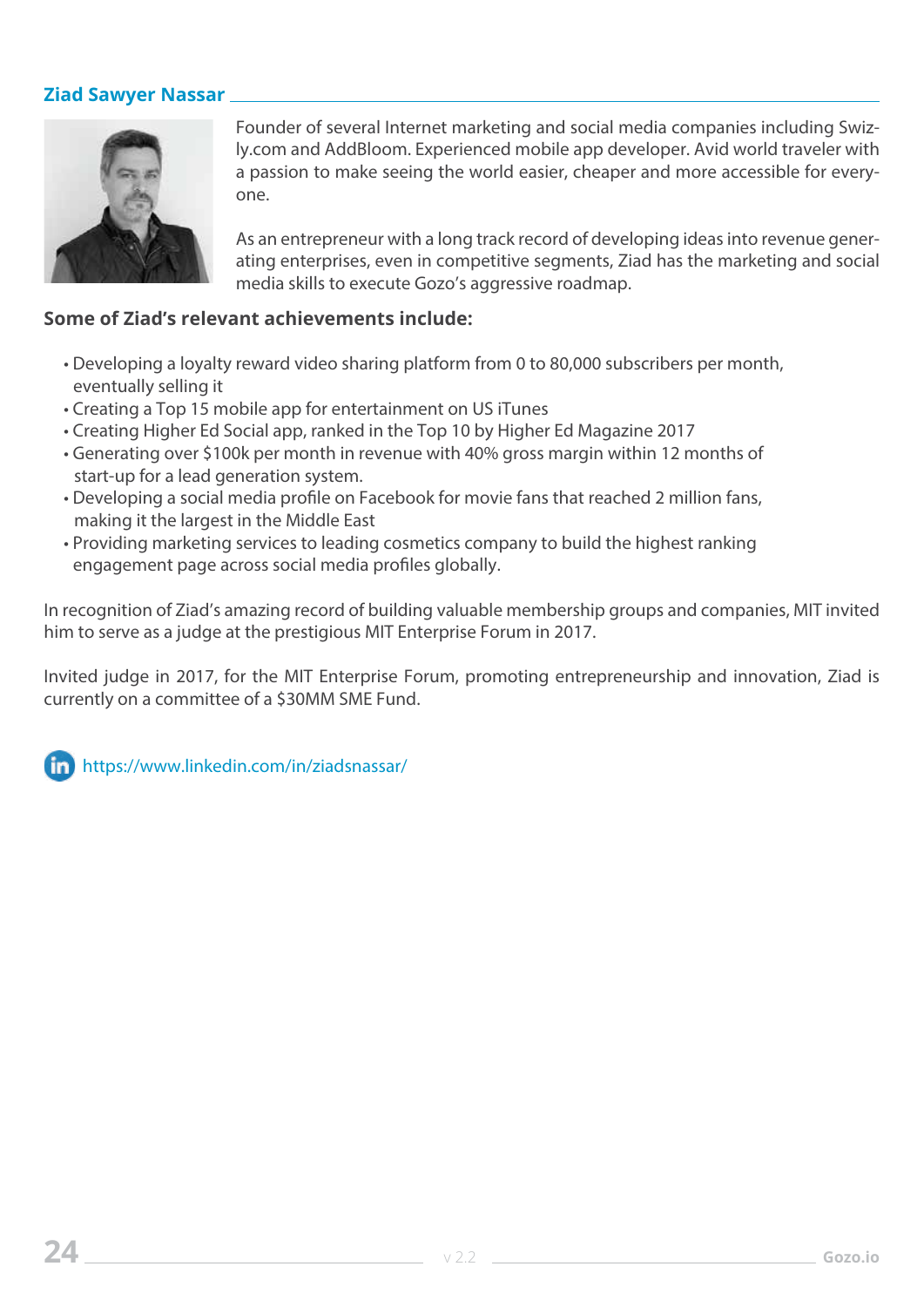## **10. GOZO Token Issuance and Sale**

### **10.1** Token Issuance

To expand our reach into the multi-trillion travel industry space, Gozo Travel OÜ, incorporated and organized under the laws of Estonia, with company registration number 14468480, and having its address at Parda tn 4, Tallinn, 10151, Estonia, will conduct a token generation event (TGE) that will offer up to 1.8 billion GOZO tokens out of a total of 3 billion that will be created during the life of the Gozo platform.

#### **GOZO token supply will be distributed as follows:**

- **1.** ICO (33.33%): **1,000,000,000**
- **2.** Platform Operations (6.67%): **200,000,000**
- **3.** Gozo Team (12.00%): **360,000,000**
- **4.** Seed Investor (2.00%): **60,000,000**
- **5.** Advisors (5.00%): **150,000,000**
- **6.** Air Drop (3.00%): **90,000,000**
- **7.** Cold Storage & Follow on Investment (In Escrow with Gozo Community vote control) (38.00%): **1,140,000,000**

Total (100.00%): **3,000,000,000**



*\*NOTE: Co-Creators have opted for a 36 month vesting period for their tokens with the intention of emphasizing the commitment the co-creators have for this project. Similarly, Gozo early backers and advisors will have a vesting period of 6 months for their tokens.*

Gozo Travel OÜ will sell 60% of the all tokens generated during the token sale period. Additionally, 12% of tokens will be used by the Gozo platform for operations, 12% will go to the Gozo team, 2% to seed investors, 5% to advisors, 3% as airdrop, and 6% will be set aside as cold storage reserve for future operations and expansion of the platform. There will be no token creation, minting, or mining after the TGE has completed.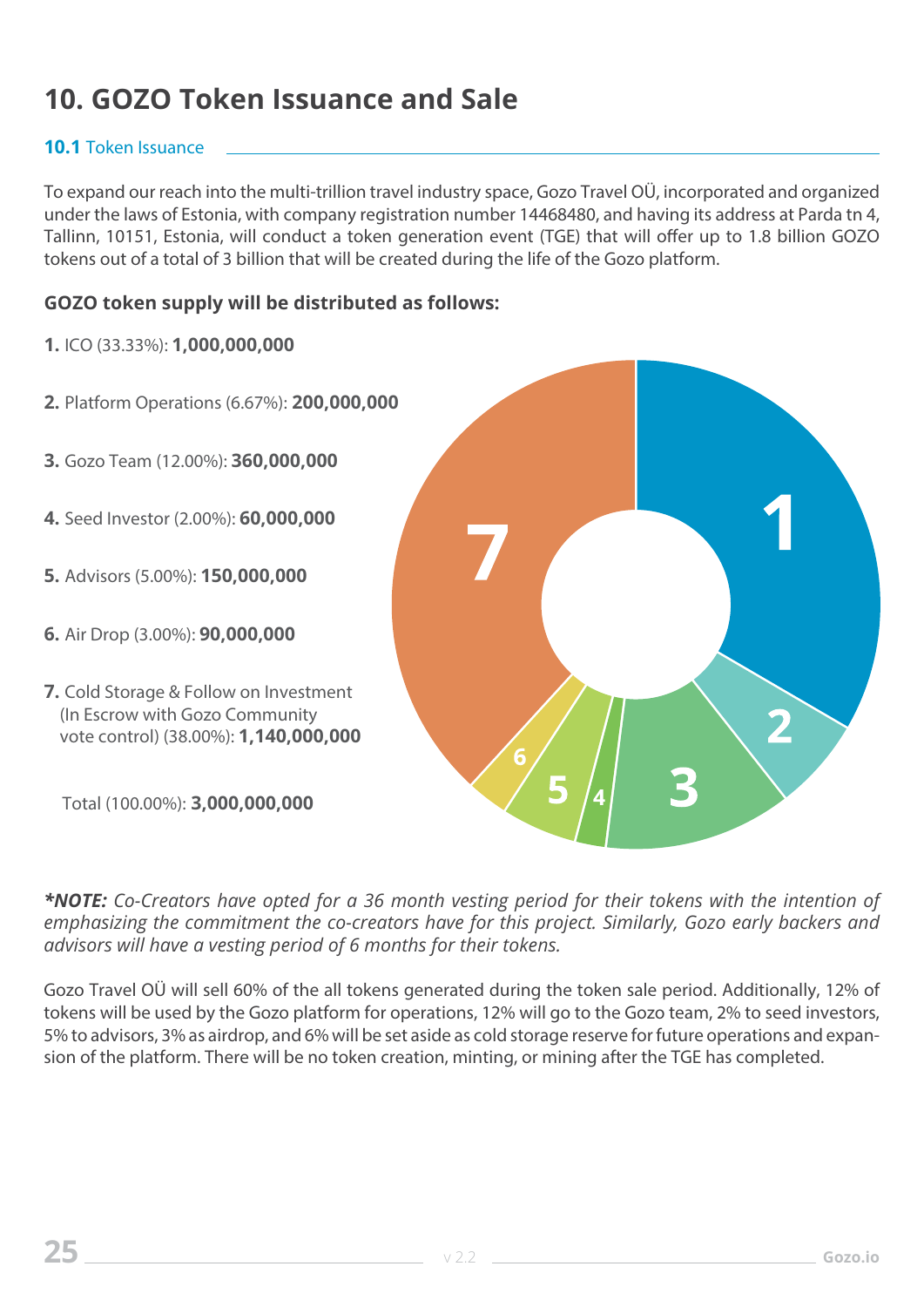#### **10.2** Token Sale

Users can purchase GOZO tokens directly during and after the TGE. GOZO is the means of converting and liquifying loyalty reward points on the Gozo platform. Owning GOZO gives access to our travel club marketplace and wholesale prices to subscribed members. Using GOZO to purchase offerings from leading travel companies will also generate a small amount of rewards in the form of GOZO tokens.

Depending on the number of tokens sold and funds raised during the token generation event, the Gozo team will either burn the remaining tokens to lower the amount of total GOZO in circulation or increase the number of tokens in the Gozo club operations pool, or a combination of both.

#### **10.3** Token Sale Objectives

Funds raised during the contribution period will be used solely for the benefit of Gozo Travel OÜ platform. Below is a budget outline based on our target fundraising goal of US \$16 Million.

**1. DEVELOPMENT (20%) 2. EXPANSION & OPERATIONS (25%) 3. PARTNERSHIP (20%) 4. MARKETING (35%) 2 3 4 1**

With the funds gathered, Gozo will work to build a world-class hybrid blockchain and off-chain travel wallet, booking and loyalty platform for the frequent traveler. Gozo will use 20% of the funds for the development of the platform, 35% for marketing, 20% to create the necessary partnerships in the travel industry, loyalty rewards space, and the crypto space, and 25% for expansion and operations.

If the GOZO TGE receives any contributions, once the \$16 Million USD hard limit is reached, those addresses will receive a full refund within sixty days.